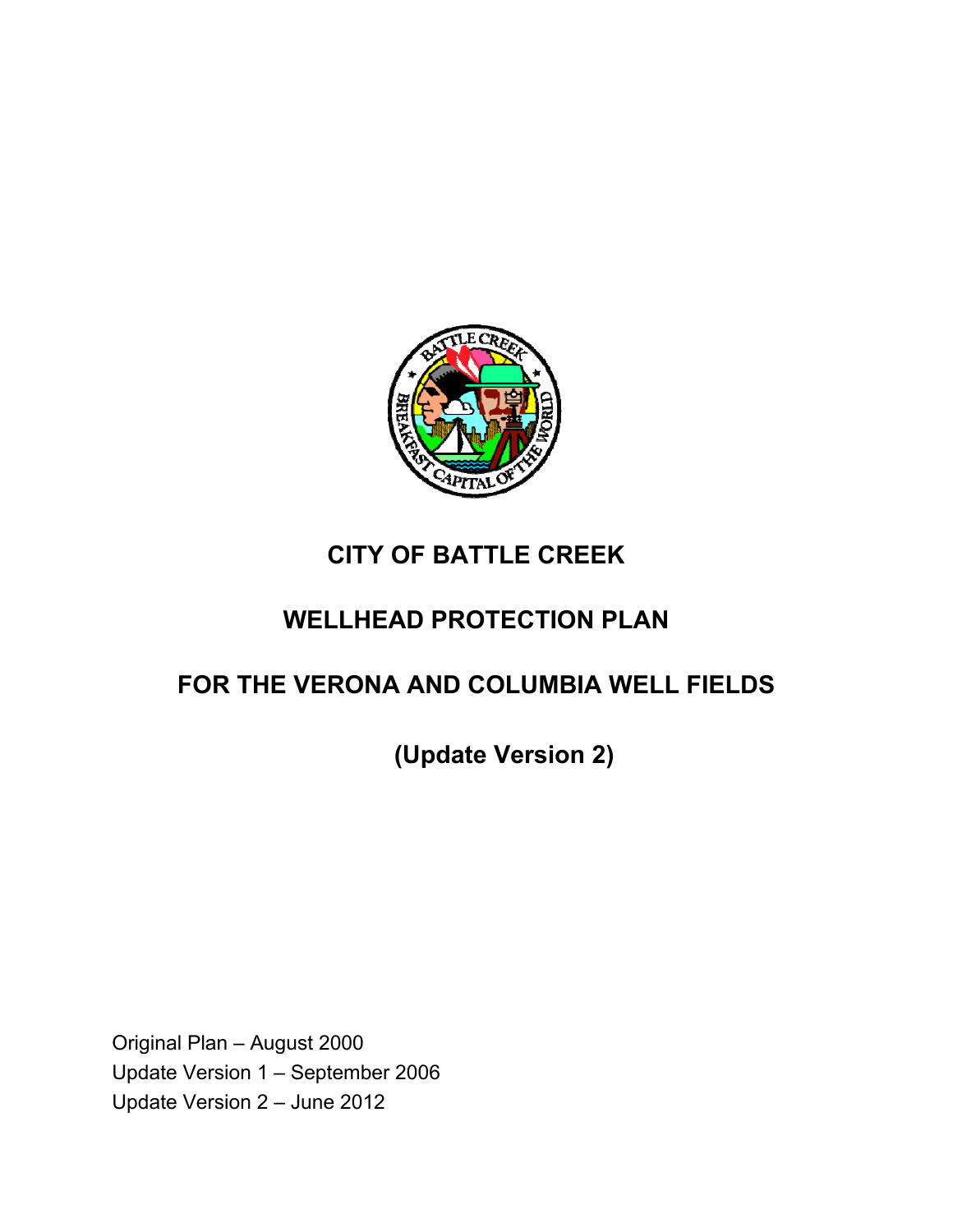# **TABLE OF CONTENTS**

| <b>SECTION</b>                                                     | <b>PAGE</b> |
|--------------------------------------------------------------------|-------------|
|                                                                    |             |
|                                                                    |             |
|                                                                    |             |
|                                                                    |             |
|                                                                    |             |
|                                                                    |             |
|                                                                    |             |
|                                                                    |             |
|                                                                    |             |
|                                                                    |             |
|                                                                    |             |
|                                                                    |             |
|                                                                    |             |
|                                                                    |             |
|                                                                    |             |
|                                                                    |             |
|                                                                    |             |
|                                                                    |             |
|                                                                    |             |
|                                                                    |             |
|                                                                    |             |
|                                                                    |             |
| INCLUDING WELLHEAD PROTECTION IN COMMUNITY LAND-USE PLANNING 13    |             |
|                                                                    |             |
|                                                                    |             |
|                                                                    |             |
|                                                                    |             |
|                                                                    |             |
|                                                                    |             |
|                                                                    |             |
|                                                                    |             |
| COORDINATION WITH OTHER REGIONAL WATER PROTECTION EFFORTS 18       |             |
|                                                                    |             |
|                                                                    |             |
|                                                                    |             |
|                                                                    |             |
|                                                                    |             |
| PERSONNEL TO CONTACT IN THE EVENT OF AN EMERGENCY SITUATION  21    |             |
| ASSESSMENT OF EXISTING WELL SUPPLY AND DISTRIBUTION FACILITIES  23 |             |
|                                                                    |             |
|                                                                    |             |
| INTERCONNECTION TO ADJACENT WATER SYSTEMS/ALTERNATIVE              |             |
|                                                                    |             |
|                                                                    |             |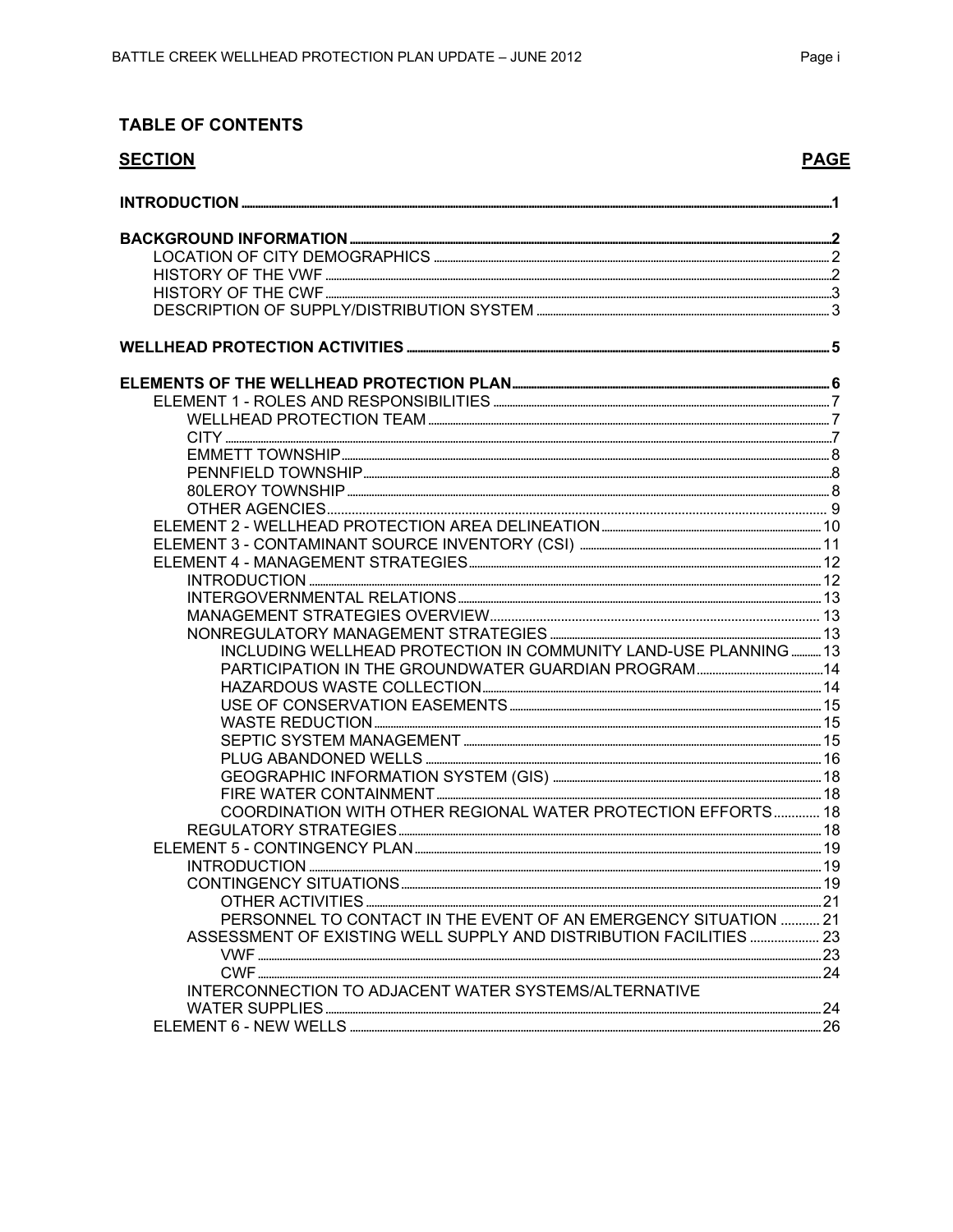### TABLE OF CONTENTS, CONT.

| 28 |
|----|
|    |
|    |
|    |
|    |
|    |
|    |
|    |

#### **LIST OF FIGURES**

| Figure 1 | Location Map                        |
|----------|-------------------------------------|
| Figure 2 | <b>VWF Wellhead Protection Area</b> |
| Figure 3 | <b>CWF Wellhead Protection Area</b> |

#### **LIST OF TABLES**

Table 1 Table 2 Contact Information

#### **LIST OF APPENDICES**

- 
- Appendix 1 State Resources<br>Appendix 2 Columbia Well Field 2001 Contaminant Source Inventory
- Appendix 3 Verona Well Field 2006 Updated Contaminant Source Inventory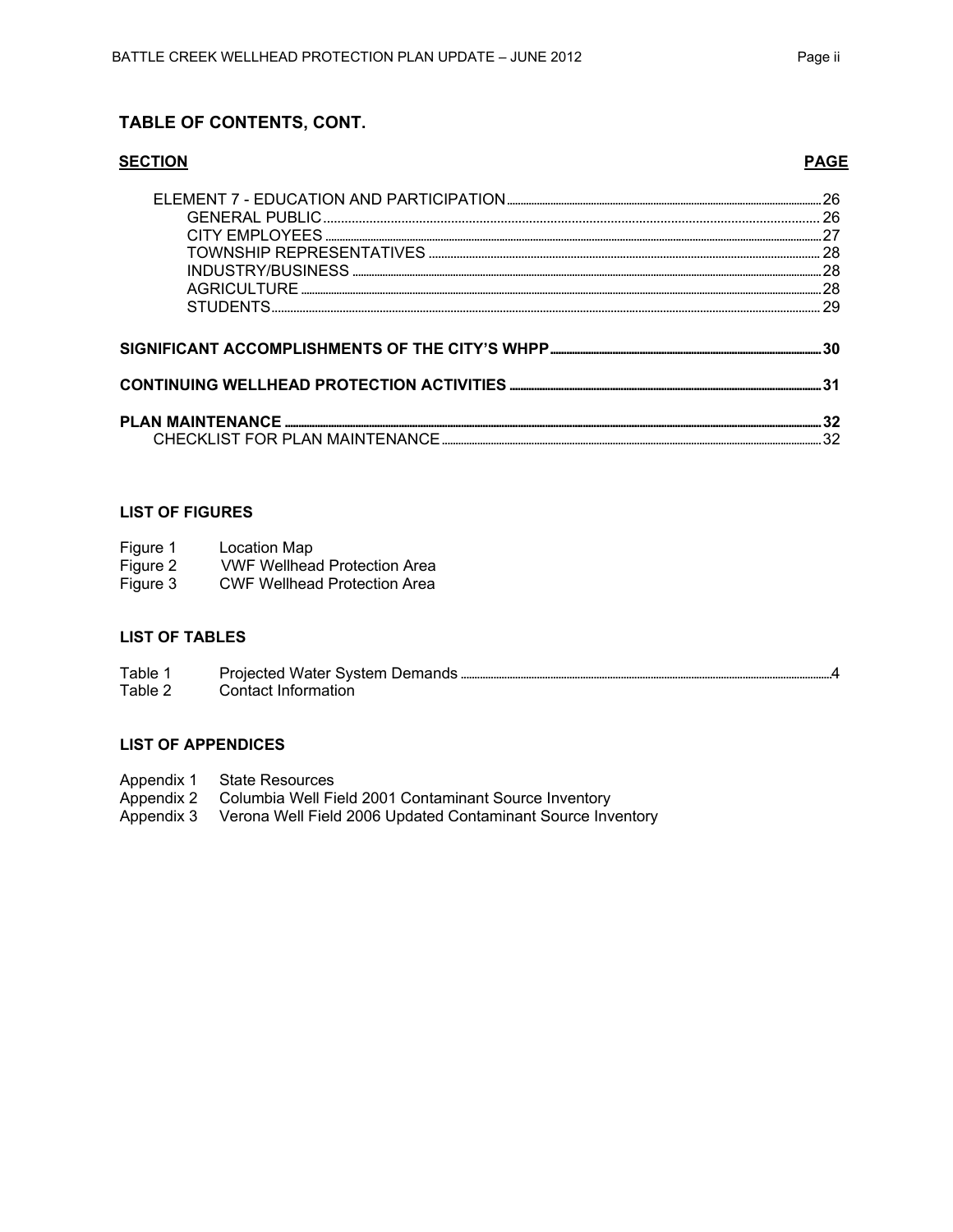# **INTRODUCTION**

The City of Battle Creek obtains all of its drinking water from groundwater. The groundwater is derived from the Marshall Formation, which is a prolific sandstone aquifer that is present at the Verona Well Field (VWF). The VWF is located in the northeast portion of the City and is the City's primary well field.

Following is the second update to the Wellhead Protection Plan (WHPP) for the City of Battle Creek (City), Michigan, Verona Well Field (VWF) and a supplemental well field, the Columbia Well Field (CWF). The goal of the WHPP is to protect the City's groundwater supplies from contamination. The WHPP reflects the City's commitment to protection of its community resources, the public health of its citizens, and the natural environment. The City submitted a WHPP for the VWF in August 2000, which was later approved by the Michigan Department of Environmental Quality (MDEQ). This WHPP serves to update the August 2000 and September 2006 WHPP and incorporate strategies for protecting the CWF.

This WHPP was prepared in accordance with guidance documents available from the MDEQ-Resource Management Division. Funding for the WHPP was provided by the City and the State of Michigan through the Wellhead Protection Grant program.

This WHPP is intended to be a working document. In order for the WHPP to achieve its goal, this document needs to be used frequently and updated when necessary. One must remember that the City intends to use its water supply for an indefinite period of time. As long as groundwater is used by the City, this WHPP will have to be maintained.

Updated copies of this WHPP will always be available at the City's Public Works Department and the Willard Pubic Library. These copies will be updated periodically by the Public Works Department (see Table 2 for contact information).

The WHPP provides background information about the City's water supply system, a summary of each of seven elements of the WHPP, recommended procedures for maintaining the WHPP, an implementation schedule, and a guide to resources that can be used as the WHPP is implemented. Supporting information is provided in associated tables and appendices.

This document would not have been possible without the participation of a dedicated group of people who volunteered their time on the local Wellhead Protection Team (Team). Their efforts and contributions will continue long into the future, and their legacy is contained herein.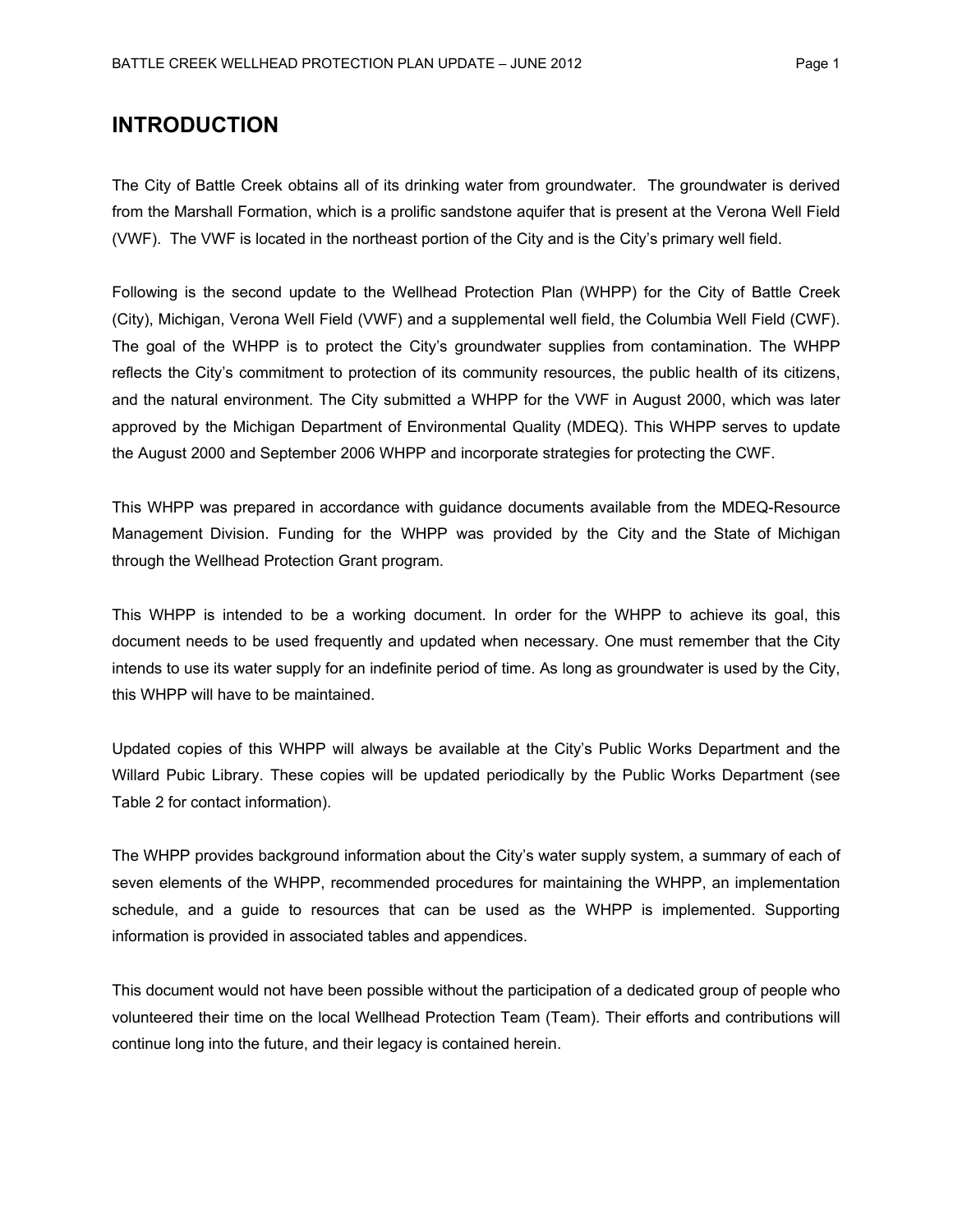# **BACKGROUND INFORMATION**

#### **LOCATION OF CITY DEMOGRAPHICS**

The City is located in southwestern Michigan, in Calhoun County (please see Figure 1). The VWF is located in the northeast corner of the City. The main portion of the well field lies along the east bank of the Battle Creek River. Three additional wells in the Bailey Park area are on the west bank of the river. The VWF is bordered by Pennfield and Emmet Townships.

The CWF is located in the southwest portion of the City, north of Columbia Avenue, west of Helmer Road, and south of the W. K. Kellogg Regional Airport.

According to the U.S. Census Bureau, in the year 2010, the City's population was approximately 52,347 persons. According to the Battle Creek Area Transit Study, the Michigan Department of Management and Budget, and the U.S. Census Bureau, it is projected that the City's population will reach between 55,944 and 65,812 persons in the year 2020.

#### **HISTORY OF THE VWF**

In 1903, the City began a test-drilling program in search of additional water supplies. Favorable testing resulted in the purchase of the VWF. The VWF was not used until 1915, when several wells were put in service to supplement the Goguac Lake water supply. During the period of 1940 to 1950, the VWF became the major source of the City's water supply.

There have been two incidents of contamination of the VWF. The first incident involved the discovery of biological contamination in a well. This contamination appeared to be limited and related to surface dumping of waste materials. In the early 1980s, volatile organic compounds (VOCs) were discovered at the VWF. This discovery eventually led to the listing of the VWF as a U.S. Environmental Protection Agency (EPA) National Priority List (Superfund) site. Since that time, there have been extensive investigations into the nature and extent of contamination and the initiation of remedial efforts. Currently, a series of blocking wells are being used to pump groundwater in order to minimize the spread of the VOCs and to reduce the mass of the compounds. Groundwater purged from the aquifer is then discharged into the Battle Creek River. As a result of the blocking wells, the full capacity of the well field cannot be accessed. Groundwater remediation activities associated with the cleanup of the Thomas Solvent site has been successful in reducing contamination and allowing continued use of well field. More information about this cleanup can be obtained at the following EPA website: http://www.epa.gov/R5Super/npl/michigan/MID980793806.html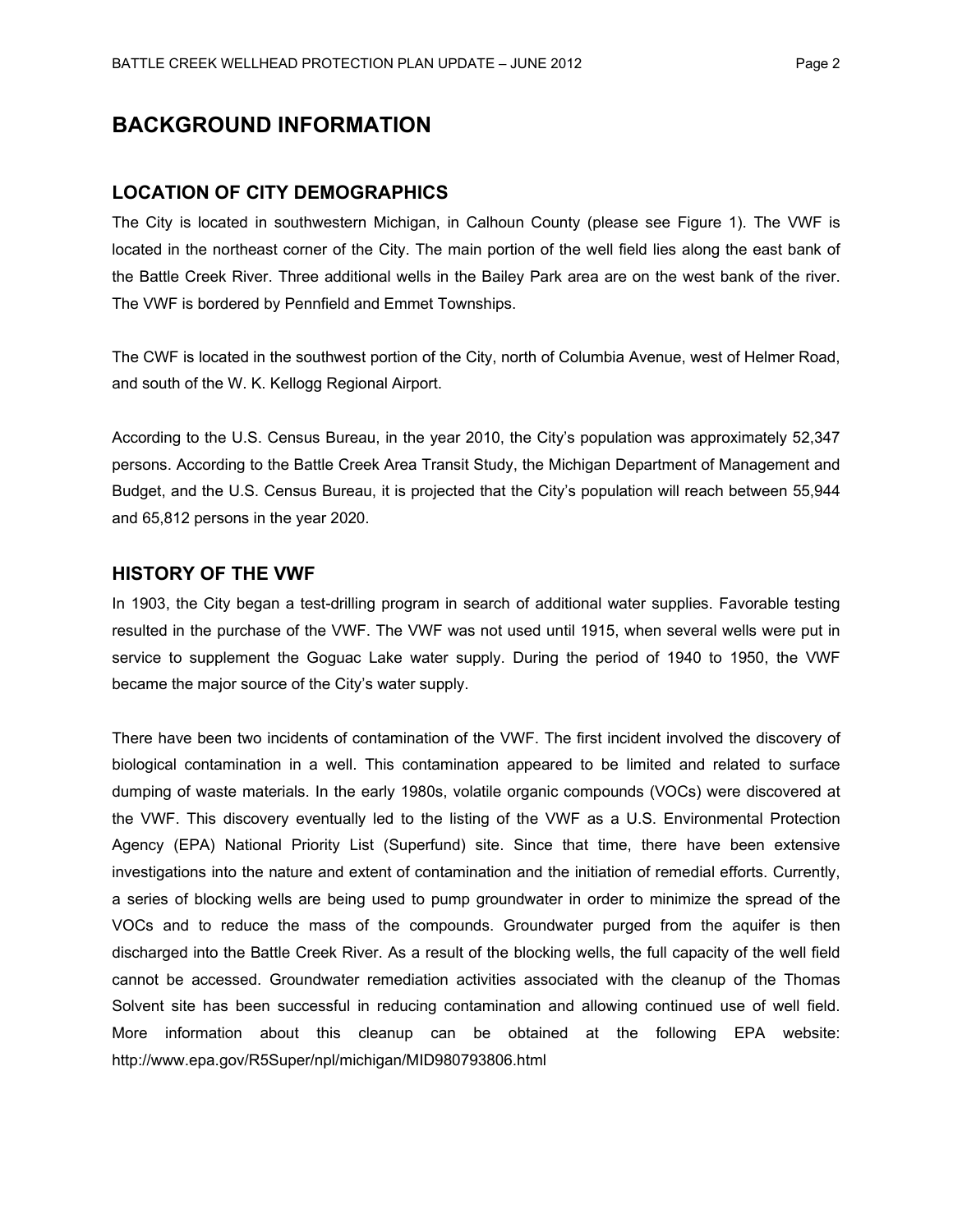### **HISTORY OF THE CWF**

The CWF was farm land before being used as a well field. The land was initially purchased in the early 1960s (1964 to 1965) by Battle Creek Township for use as a well field. The initial two production wells were installed in the early 1960s, and production at the well field began in 1965. In 1983, Battle Creek Township merged with the City. A third production well was installed in April 1993 and completed in July 1995. The third well was installed to raise production at the well field when the Richfield Well Field was abandoned. The CWF continued in operation until 1991 when production was shifted to the VWF. The CWF has not been used since that time, but is kept as a potential supplemental supply. The City has no plans to use this well field in the near future.

### **DESCRIPTION OF SUPPLY/DISTRIBUTION SYSTEM**

The City is a groundwater-based public water supply. The City relies entirely on groundwater for its residential, commercial, and industrial water supply needs. The City's water system provides water to the City, City of Springfield, portions of Bedford, Emmett, Pennfield and Leroy Townships. The City currently maintains approximately 360 miles of various-sized water distribution piping, as well as five elevated storage tanks, one underground storage tank, and five booster pump stations. The entire system is fed from the VWF.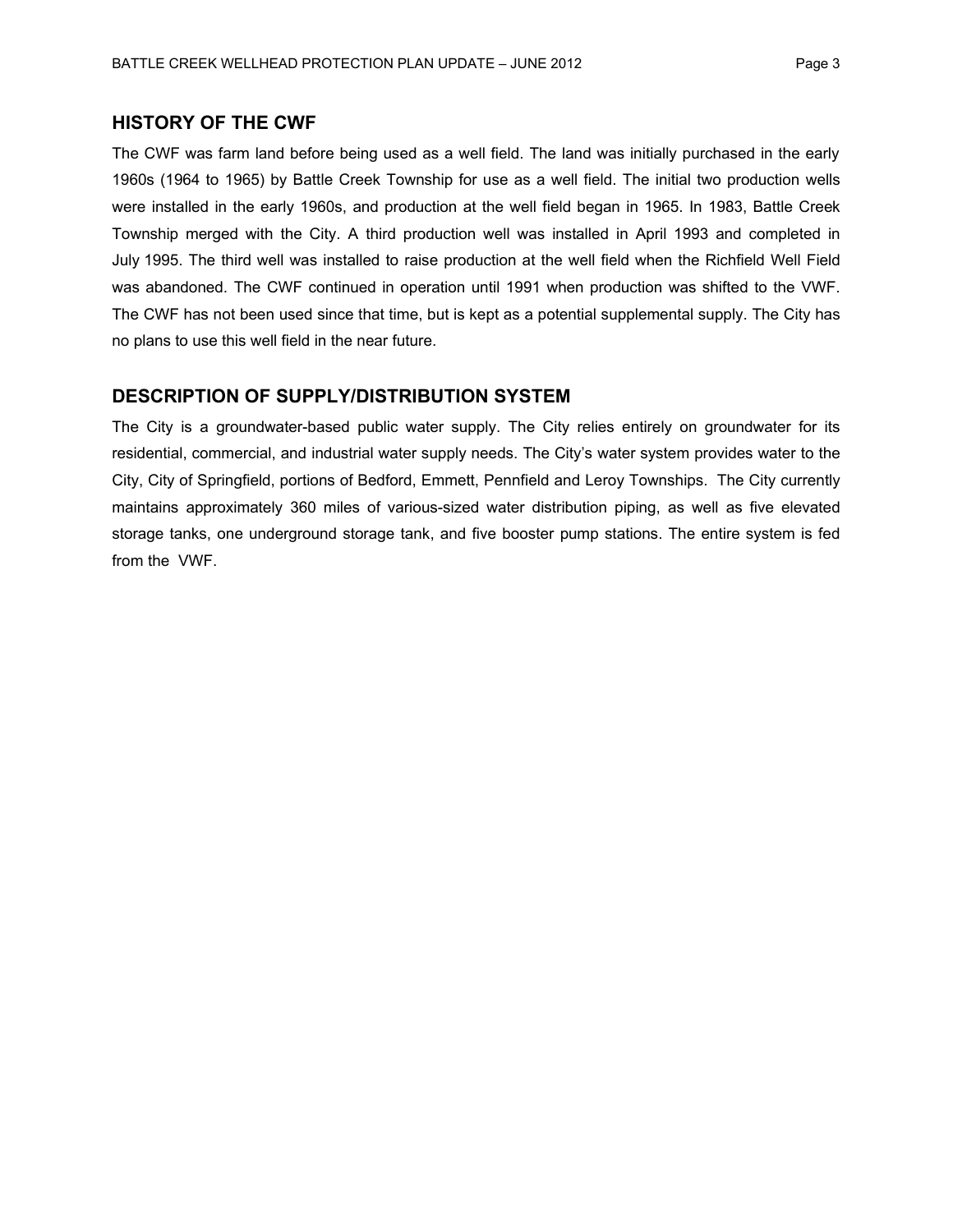A tabulation of the water system demand projections is indicated in the following Table 1.

|                                                | City and Adjacent Areas |           |           |           |           |
|------------------------------------------------|-------------------------|-----------|-----------|-----------|-----------|
|                                                | FY 2004-                | Projected | Projected | Projected | Projected |
| Description                                    | 2005                    | 2010      | 2015      | 2020      | 2025      |
| <b>Residential Water Sales</b>                 |                         |           |           |           |           |
| City of Battle Creek Population                | 53,399                  | 55,860    | 58,320    | 60,781    | 63,241    |
| <b>Total Population Served</b>                 | 92,843                  | 97,275    | 101,708   | 106,140   | 110,572   |
| Per Capita usage (gpcd)*                       | 52                      | 52        | 52        | 52        | 52        |
| <b>Total Residential Sales (MGD)</b>           | 2.78                    | 2.90      | 3.03      | 3.16      | 3.29      |
| <b>Commercial &amp; Industrial Water Sales</b> |                         |           |           |           |           |
| Total Comm. & Ind. Sales (MGD)                 | 6.09                    | 6.37      | 6.64      | 6.92      | 7.20      |
| <b>Municipal Water Sales</b>                   |                         |           |           |           |           |
| Total Municipal Sales (MGD)**                  | 0.68                    | 0.72      | 0.75      | 0.79      | 0.82      |
| Total Water Sales (MGD)                        | 9.55                    | 9.99      | 10.43     | 10.87     | 11.30     |
| <b>Total Water Sales (MGY)</b>                 | 3,486                   | 3,648     | 3,806     | 3,968     | 4,125     |
| <b>Unmetered Water Usage</b>                   |                         |           |           |           |           |
| 15% of Water Pumpage (MGD)                     | 1.43                    | 1.50      | 1.56      | 1.63      | 1.70      |
| <b>Total Annual Pumpage (MGY)</b>              | 4,009                   | 4,195     | 4,377     | 4,563     | 4,744     |
| Average Day Demand (MGD)                       | 10.98                   | 11.49     | 11.99     | 12.50     | 13.00     |
| Maximum Day Demand (MGD)                       | 19.77                   | 20.69     | 21.59     | 22.50     | 23.39     |
| Maximum Hour Demand (gpm)                      | 22,882                  | 23,944    | 24,983    | 26,046    | 27,077    |
| Per Capita Pumpage (gpcd)                      | 118                     | 118       | 118       | 118       | 118       |

#### **Table 1 • Projected Water System Demands**

Notes: \* Per Capita Usage is Residential Sales per population for the City, from FY 04-05.

\*\* Assume Municipal sales increase an average of 1% per year.

Source – Battle Creek Reliability Study, CTE/AECOM, March 2006

The City monitors the water quality of its water supply in accordance with state and federal regulations.

Water quality data indicate the water system quality meets all applicable criteria for safe water.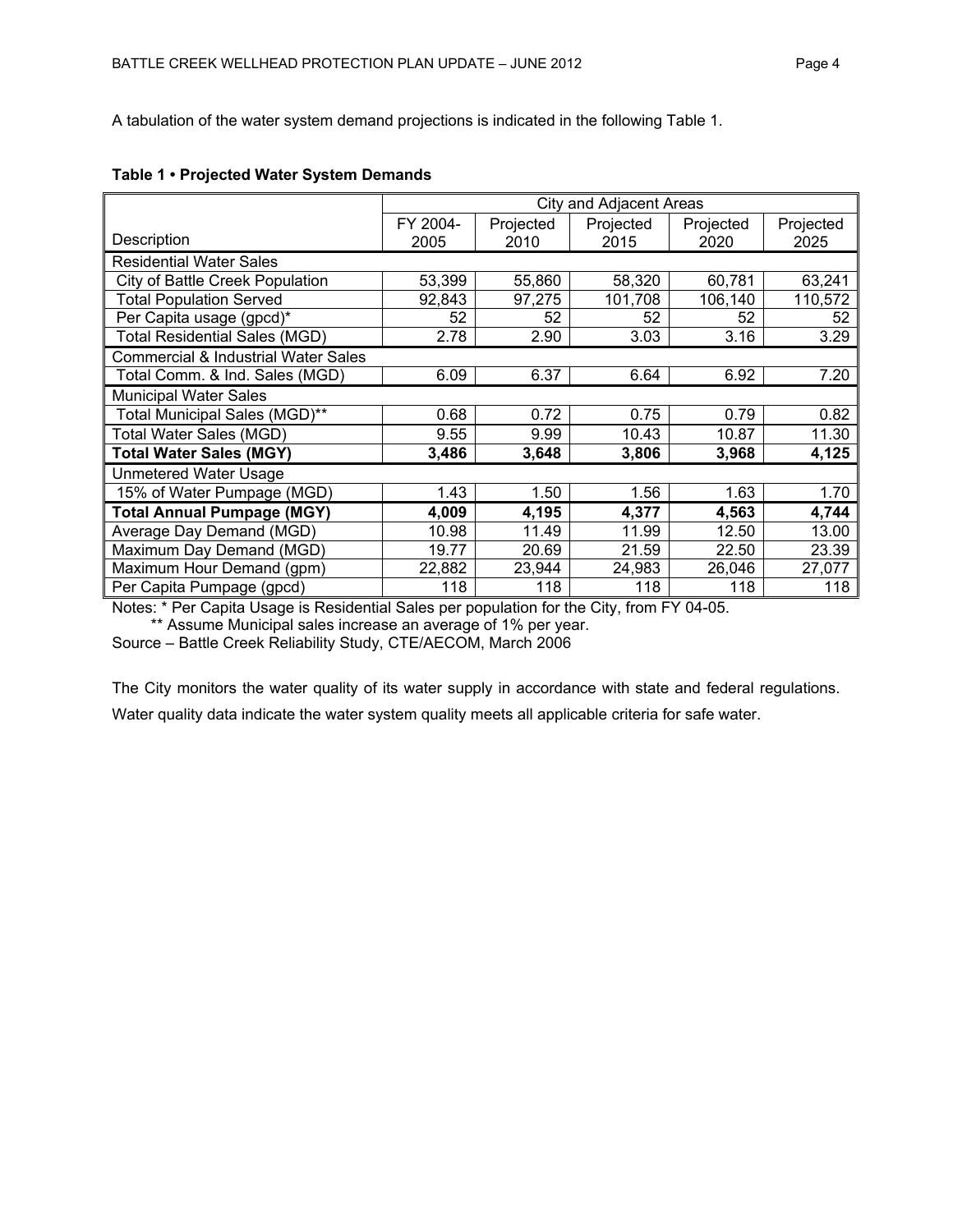### **WELLHEAD PROTECTION ACTIVITIES**

The City initiated wellhead protection activities in 1989, making the City one of the pioneers in wellhead protection efforts in the State of Michigan. The City worked with Black & Veatch, Inc. to complete various elements of their program for the three well fields Verona, Columbia, and Richfield (now abandoned/plugged). A report summarizing the delineation activities was prepared by Black & Veatch, Inc. in September 1991. Although Wellhead Protection Area (WHPA) delineations were prepared as a result of this work, the delineations were not approved by the State of Michigan, nor were other elements of the program.

In October 1999, the City retained FTC&H to complete the remaining elements of the WHPP. The City also submitted a grant application to the State of Michigan for program funding. In November 2000, the City retained FTC&H to assist the City in developing a WHPP for the CWF. The 2001 WHPP was approved by the MDEQ in September.

In 2004, the City received national recognition for its groundwater protection efforts. The City was awarded the American Water Works Association/U.S. Environmental Protection Agency (EPA) wellhead protection award for medium-size communities.

In 2006, the Wellhead Protection Plan for the Verona and Columbia Well Fields was updated.

For over two decades, the City has implemented activities identified in its WHPPs, along with numerous other groundwater and surface water protection activities. Since applying for its first wellhead protection grant in 1999, the City has continued to pursue grant funding from the State to help support its groundwater protection efforts.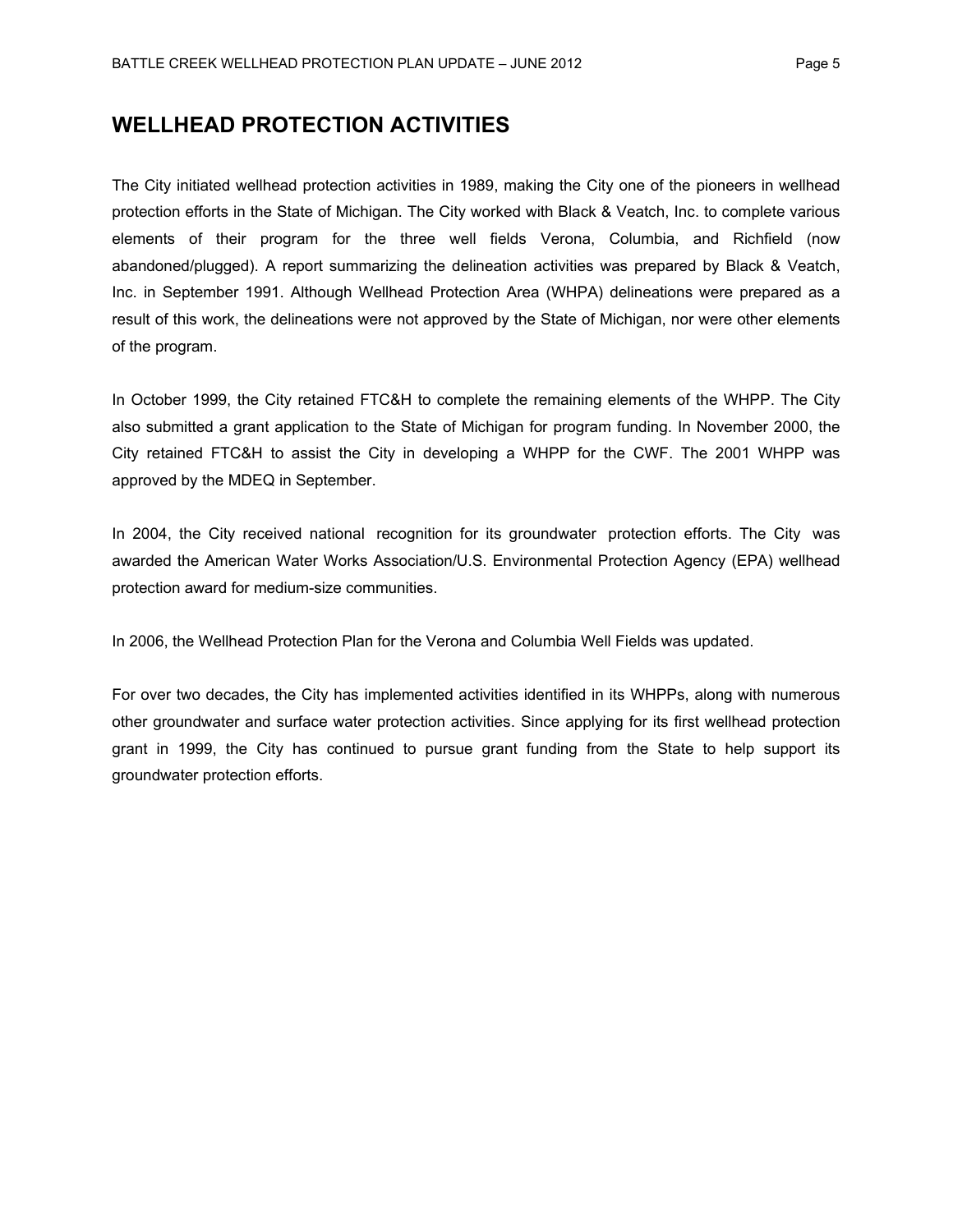# **ELEMENTS OF THE WELLHEAD PROTECTION PLAN**

The State of Michigan has identified seven elements to be included in a WHPP. These elements are:

- 1. Element 1 Roles and Responsibilities
- 2. Element 2 WHPA Delineation
- 3. Element 3 Contaminant Source Inventory
- 4. Element 4 Development of Management Strategies
- 5. Element 5 Contingency Planning
- 6. Element 6 Siting New Wells
- 7. Element 7 Education and Participation

Each element of the WHPP is discussed in the following sections.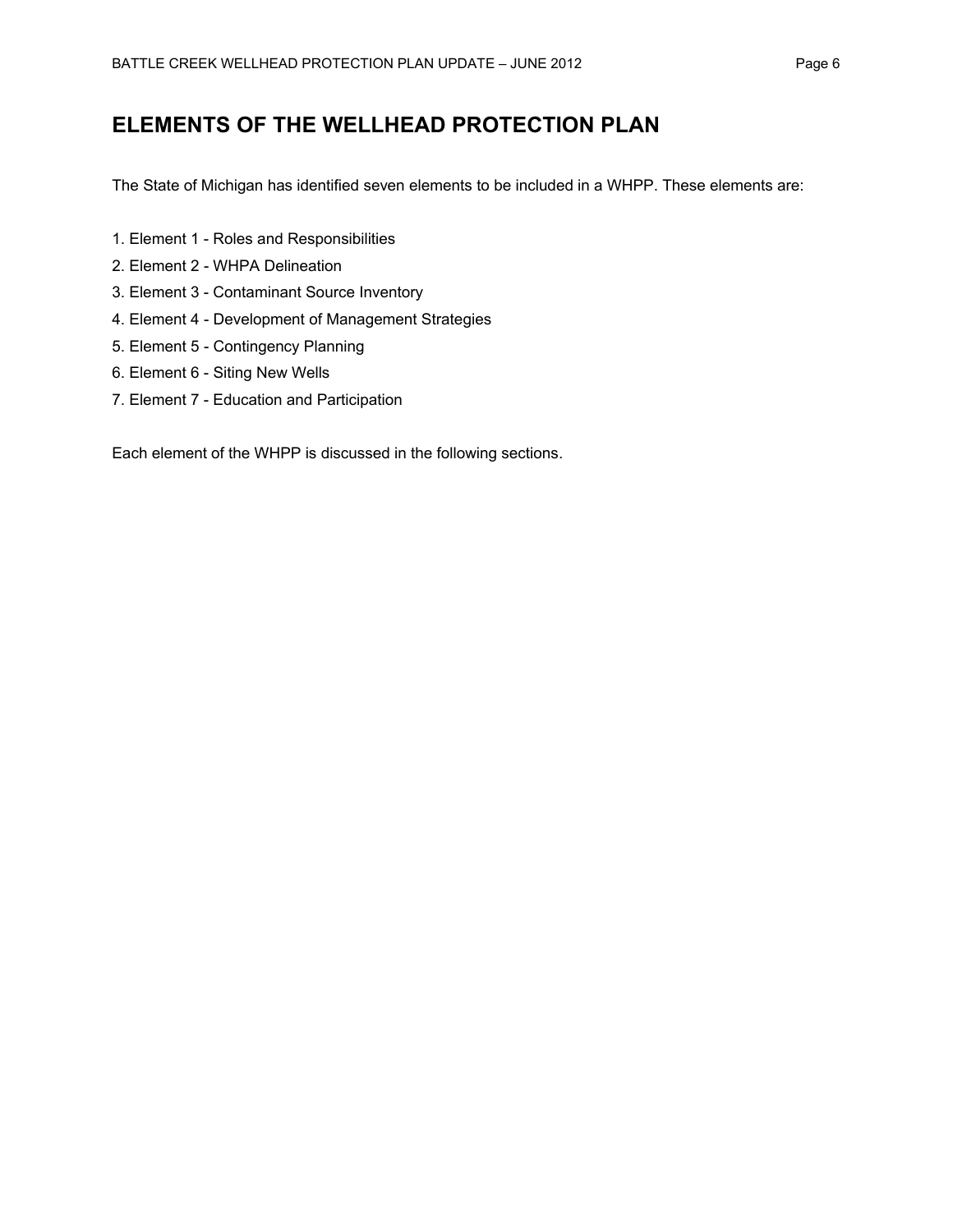# **ELEMENT 1 - ROLES AND RESPONSIBILITIES**

This element is intended to identify individuals responsible for development and implementation of the WHPP. This process started with the establishment of the City's Team. Continued success and implementation of the WHPP will rely on the efforts of the Team; representatives from neighboring townships (Emmett, Pennfield, and Leroy); the Calhoun County Health Department; Citizens at large, business and industry, the MDEQ; and other agencies, such as the Michigan Agriculture Environmental Assurance Program (MAEP). These groups are aware of their roles and responsibilities and several are represented on the Team. Contact details for the Team members are provided in Table 2.

### WELLHEAD PROTECTION TEAM

The City's wellhead protection team members generally include representation from the following organizations:

Calhoun Conservation District Leroy Township City of Battle Creek Planning Calhoun County Health Department City of Battle Creek, Public Works Pennfield Township City of Battle Creek, Fire Marshal City of Battle Creek, Verona Pumping Station Representative Battle Creek Schools Canadian National

Various roles are discussed below:

### **CITY**

The Team has had responsibility for preparing the WHPP. The Team shall have continued responsibility for assuring the WHPP is implemented and updated.

**City Manager**: The City Manager will be responsible for providing support and guidance as the WHPP is implemented. The City Manager will work with others to insure there is accountability with the WHPP. The City Manager should promote the importance of the WHPP to the administrative staff, who, in turn, can promote the program to the community at large.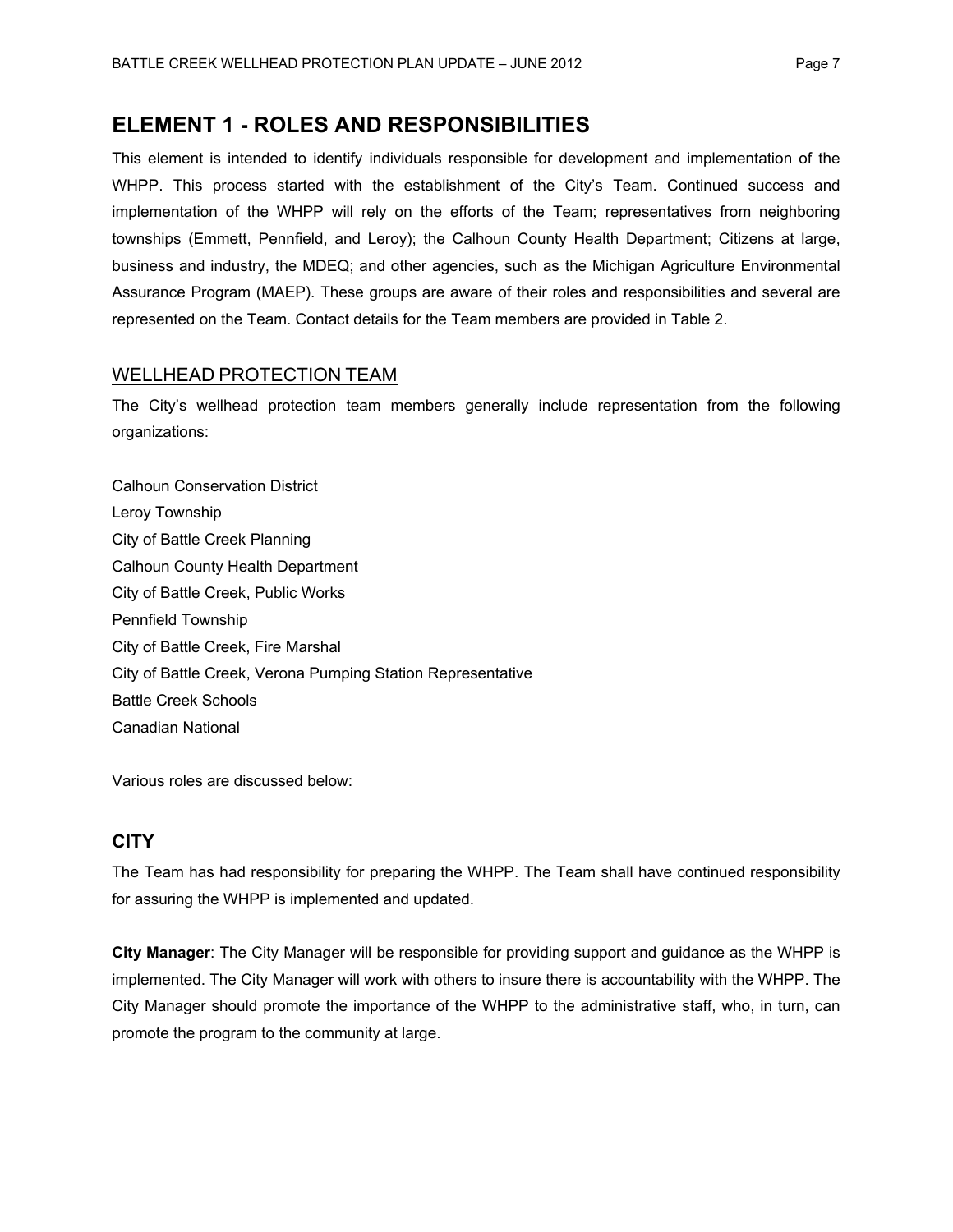**Utilities Director**: The Utilities Director will have the primary responsibility for insuring the WHPP is both implemented and updated. The Utilities Director will serve as the liaison with all others having a role and/or responsibility. The Environmental Services Administrator will be responsible for maintaining any budgets associated with wellhead protection activities.

**Water Superintendent**: The Superintendent will assist the Environmental Programs Coordinator in implementing the WHPP.

**Environmental Programs Coordinator**: The Environmental Programs Coordinator will have the primary responsibility for implementing, coordinating, and updating the WHPP. The Environmental Programs Coordinator will also coordinate wellhead protection activities with other similar programs.

**Fire Marshal**: The Fire Marshal has the responsibility of ensuring that appropriate public safety staff are familiar with the City's WHPP. Additionally, the Fire Marshal is responsible for assuring there is a linkage between wellhead protection and public safety issues such as hazardous waste storage, handling, and chemical spills.

**Planner**: The Planning Supervisor or designee will assist with the development of land-use regulations related to groundwater protection. The Director of Planning will assist in the enforcement of any regulations related to wellhead protection.

#### **TOWNSHIP REPRESENTATION**

**Emmett Township**: The Emmett Township representative will serve as liaison between the Township and the City. This person will be responsible for communicating to the Township regarding wellhead protection efforts being undertaken by the City. Examples of such activities may include any regulatory, education, and outreach programs.

**Pennfield Township**: The Pennfield Township representative will serve as liaison between the City and the Township. This person will be responsible for communicating to the Township regarding wellhead protection efforts being undertaken by the City. Examples of such activities may include education, and outreach programs. This person will also be responsible for communicating wellhead protection efforts by the Township to the City.

**Leroy Township**: The Leroy Township representative will serve as liaison between the City and the Township. This person will be responsible for communicating to the Township regarding wellhead protection efforts being undertaken by the City. Examples of such activities may include education and outreach programs.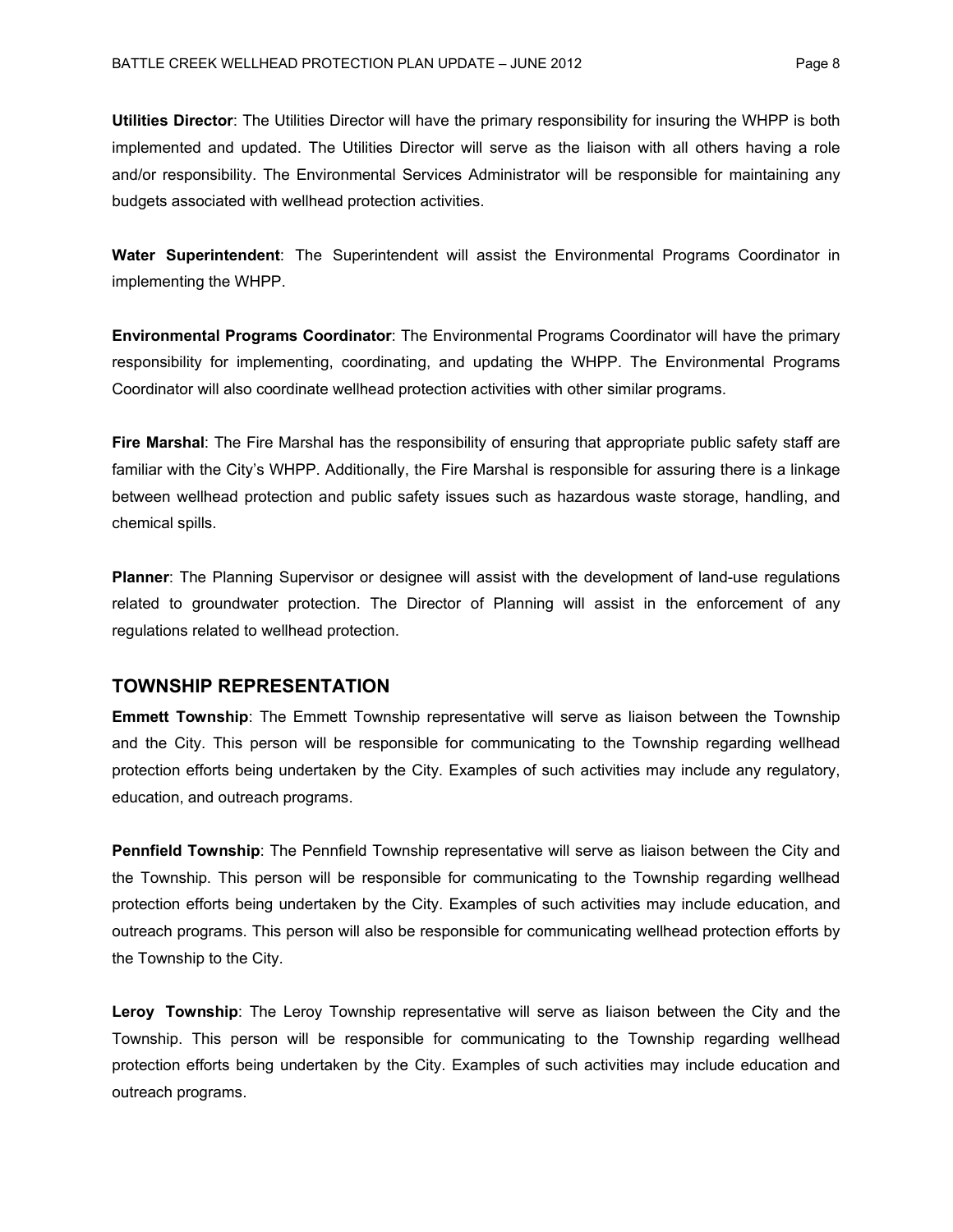### **OTHER AGENCIES**

Other agencies that will provide support for this WHPP include (refer to Table 2 for contact information):

**MDEQ-Resource Management Division, Community Water Supply**: The District Engineer is familiar with the goals and objectives of the WHPP and can provide guidance during the WHPP's implementation. The District Engineer should be kept informed of progress in implementing the WHPP.

**MDEQ-Resource Management Division, Wellhead Protection Unit**: (see Appendix 1 for a listing of state resources).

**Calhoun County Health Department**: The health department provides information regarding existing environmental regulations and historical environmental concerns from the area. Input incorporates public health protection parameters and can promote awareness of the sensitivity of the WHPA through departmental contacts with the area population.

**Michigan Agriculture Environmental Assurance Program (MAEP)**: The MAEP is an excellent resource for the City. The program focuses on addressing risks to groundwater associated with pesticide and nitrogen fertilizer use. However, it has a wide scope and addresses the many uses of these materials including agricultural, turf grass, and household uses. Funds for educational materials come from industry-supported pesticide and fertilizer registration fees on specialty and agricultural products.

**Battle Creek Area Math and Science Center**: The Battle Creek Area Math and Science Center will provide a resource for education and outreach to the student population through their involvement in activities, especially the Children's Water Festival and Global Citizens River Conservation Day.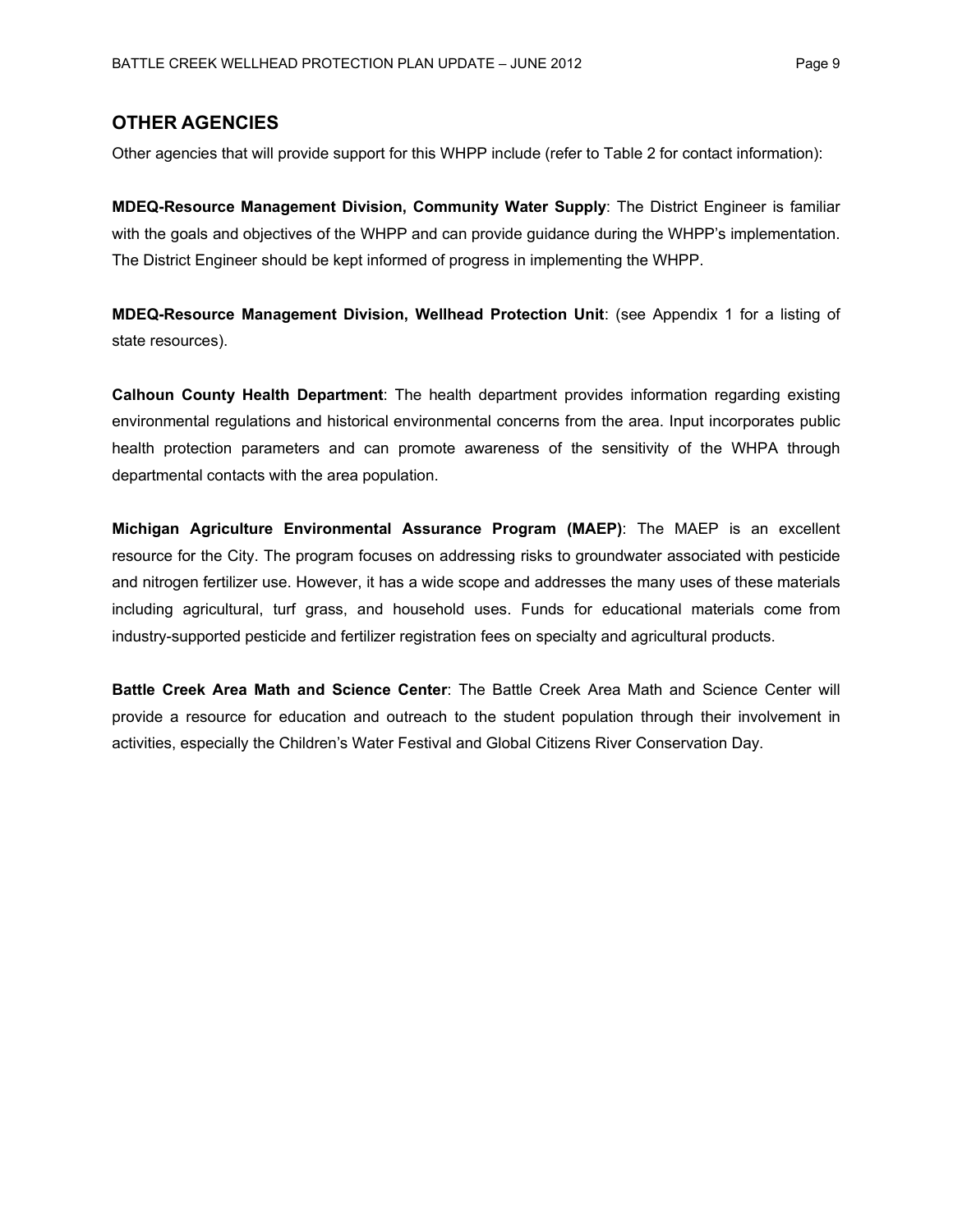# **ELEMENT 2 - WELLHEAD PROTECTION AREA DELINEATION**

The State of Michigan defines a WHPA as "the surface and subsurface areas surrounding water well, or well field, which supplies a public water system, and through which contaminants are reasonably likely to move toward and reach the water well, or well field within a 10 year time-of-travel." The 10-year time-of-travel (TOT) is the area within which water would take less than 10 years to arrive at an operating well.

The WHPA for the VWF was delineated by Fishbeck, Thompson, Carr & Huber (FTC&H). A report titled *Wellhead Protection Area Delineation for the Verona Well Field, Battle Creek, Michigan*, was prepared by FTC&H in May 2000 and submitted to the MDEQ. This report is not included as an appendix to this WHPP due to its size. The report is available at the City's Department of Public Works office. The WHPA was approved by the MDEQ in July 2000. The approved WHPA is shown on Figure 2.

It is important to note that the WHPA for the VWF includes portions of the City, Emmett Township, and Pennfield Township. The relationship of the WHPA to these areas is shown on Figure 2. Land use in the VWF is mixed and includes: residential, commercial, industrial, and agricultural

The WHPA for the CWF was delineated by FTC&H. A report titled *Wellhead Protection Area Delineation for the Columbia Well Field, Battle Creek, Michigan*, was prepared by FTC&H in April 2001 and submitted to the MDEQ. The report is not included as an appendix to this WHPP due to its size. The report is available at the City's Department of Public Works. The WHPA was approved by the MDEQ in July 2001. The approved CWF WHPA is shown on Figure 3. Land use in the CWF area is mixed.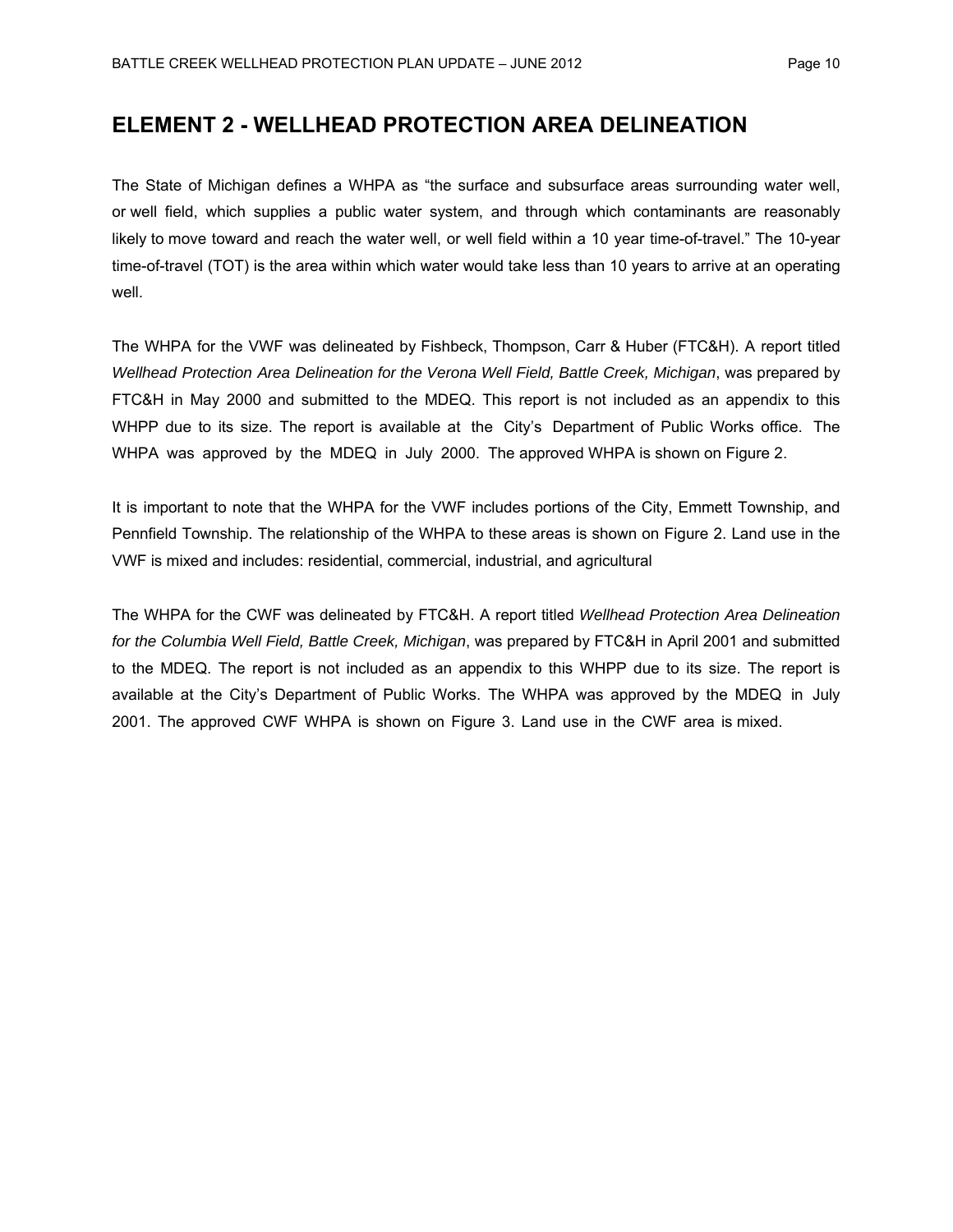# **ELEMENT 3 - CONTAMINANT SOURCE INVENTORY (CSI)**

CSIs have been completed for both the VWF and the CWF. The purpose of the CSIs is to identify existing and potential threats to well fields. The CSI for the VWF WHPA was initially completed in August 2000. The inventory was later approved by the MDEQ.

The CSI for the CWF WHPA was completed in August 2001 and submitted to the MDEQ. This inventory was approved by the MDEQ in August 2001. The CSI for the CWF is provided in Appendix 2.

The CSI for the VWF was updated in September 2006. The 2006 VWF CSI is provided in Appendix 3.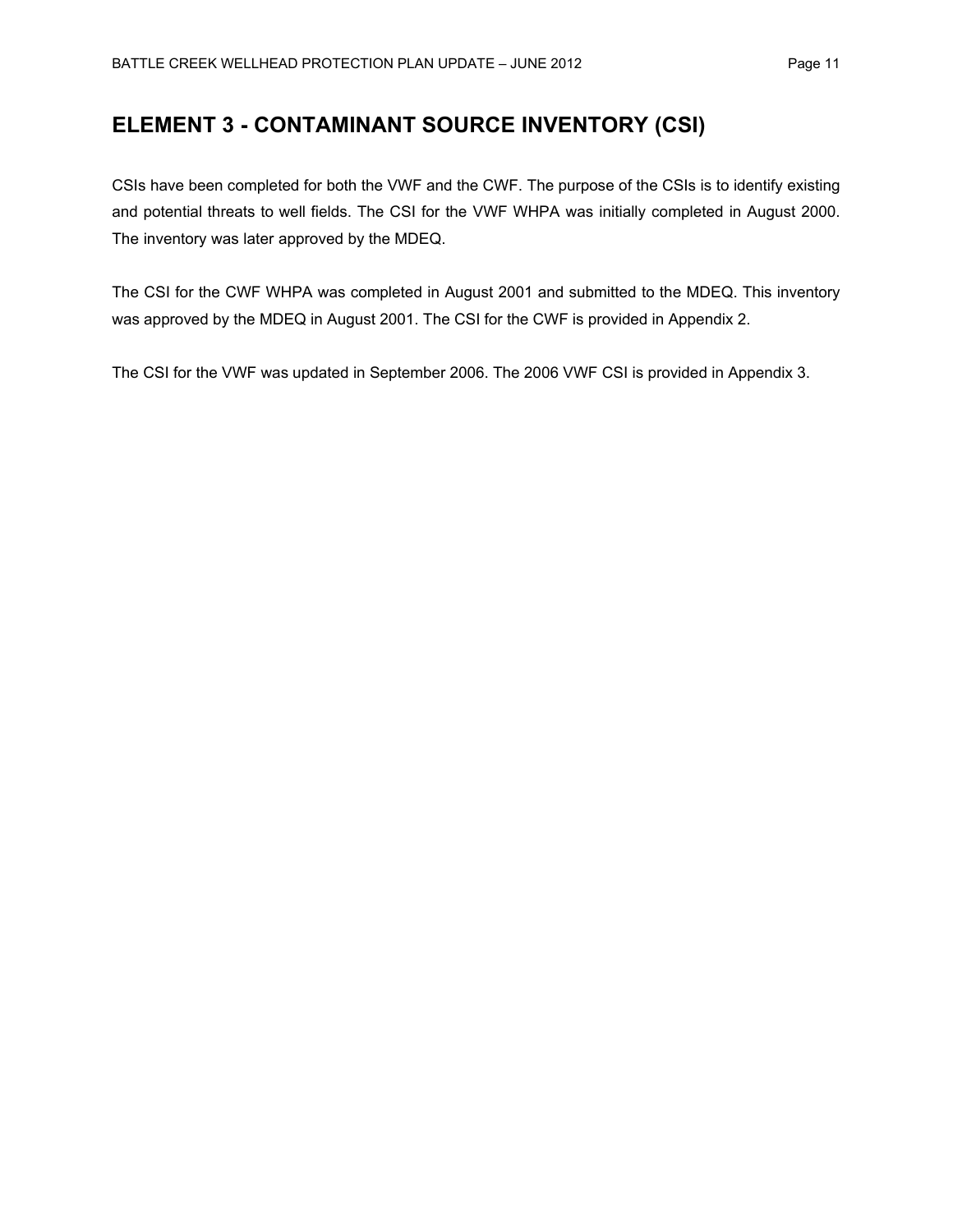# **ELEMENT 4 - MANAGEMENT STRATEGIES INTRODUCTION**

Local management strategies help form the basis for programs that identify, incorporate, and utilize systematic approaches in wellhead protection. Well-prepared management strategies are fundamental in the natural resource preservation and protection efforts of a community. Management strategies should encourage and facilitate desirable uses of the environment, plus regulate and limit undesirable land uses and development practices. The following management practices can be administered through the site plan review requirements of the zoning ordinance and other local ordinances. Management strategies and their various related functions should be considered a high priority.

Management strategies are unique to each community's situation and are specific to:

- The CSI.
- Hydrogeology of the delineated WHPA.
- Land use.
- Current and proposed zoning.
- Enforcement capability.
- Intangibles such as public interest and support.
- Financial resources.

Because the City's VWF WHPA extends into neighboring Pennfield and Emmett Townships, management strategies need to meet each of these municipalities' particular situations. Only about 7% (663 acres) of the WHPA is actually within the City. Approximately 72% (6,154 acres) of the entire WHPA lies within Pennfield Township. Pennfield Township has a WHP program in place. Pennfield Township's WHPA is adjacent to and actually overlaps the City's WHPA. A portion of Pennfield's residents use City water. Emmett Township, of which 1,764 acres (21%) is within the WHPA, utilizes City water. All three municipalities have current master plans and zoning ordinances.

The CWF WHPA lies entirely within the City and does not involve any other political jurisdictions.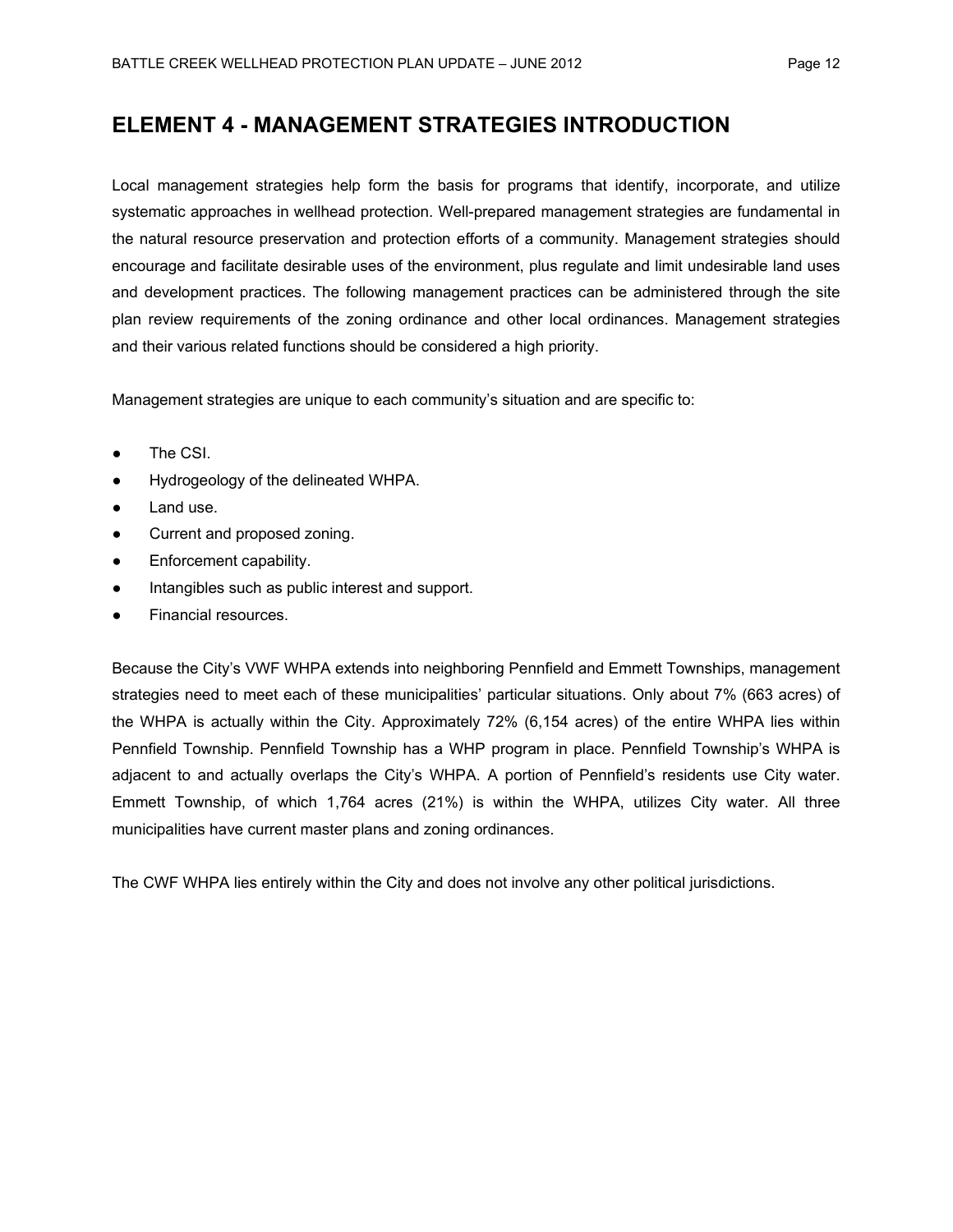### **INTERGOVERNMENTAL RELATIONS**

It is the intention of the local Team that all three political entities (the City, Pennfield Township, and Emmett Township), along with other neighboring communities, share in their determination to preserve the quality of the public water supply. Optimum protection may require the agreement of the townships to implement similar regulatory and nonregulatory strategies. Certainly, regulatory ordinances cannot be imposed on one community by another without mutual consent. It is the hope of the Team in compiling this document that the plans and recommendations will be received as credible and with integrity, since they are based on empirical evidence.

An example of intergovernmental cooperation between the City, Pennfield and Emmett Townships has been the effort to develop groundwater ordinances to protect the VWF. As a result of this effort, Pennfield implement an ordinance that not only protects its own WHPA, but also helps protect the VWF WHPA. Emmett Township continues to cooperate with the City in working toward safeguards for the VWF.

#### **MANAGEMENT STRATEGIES OVERVIEW**

Management strategies do not necessarily need to be limited to the WHPA defined by the 10-year TOT. Some communities in Michigan have chosen community-wide groundwater protection efforts. This strategy results in the protection of the public water supply beyond the 10-year TOT, protecting resources that may never be essential to the public water supply. This strategy protects private water wells, in addition to those on the public water supply.

In preparation of the VWF and CWF WHPPs, the Team systematically reviewed two types of management strategies: nonregulatory and regulatory. The Team has identified the following nonregulatory and regulatory strategies for implementation.

#### **NONREGULATORY MANAGEMENT STRATEGIES**

INCLUDING WELLHEAD PROTECTION IN COMMUNITY LAND-USE PLANNING

*It is recommended that the City, Pennfield Township, Emmett Township, and other townships neighboring the City incorporate appropriate documentation on groundwater protection policy and management issues into their respective master plans.*

One component of establishing effective management strategies involves the identification of wellhead protection as a community planning issue. This can be accomplished by incorporating the basic groundwater protection concepts into the master plans of each community within the WHPA. Maps identifying the WHPAs should also be included in these documents as they are developed or updated.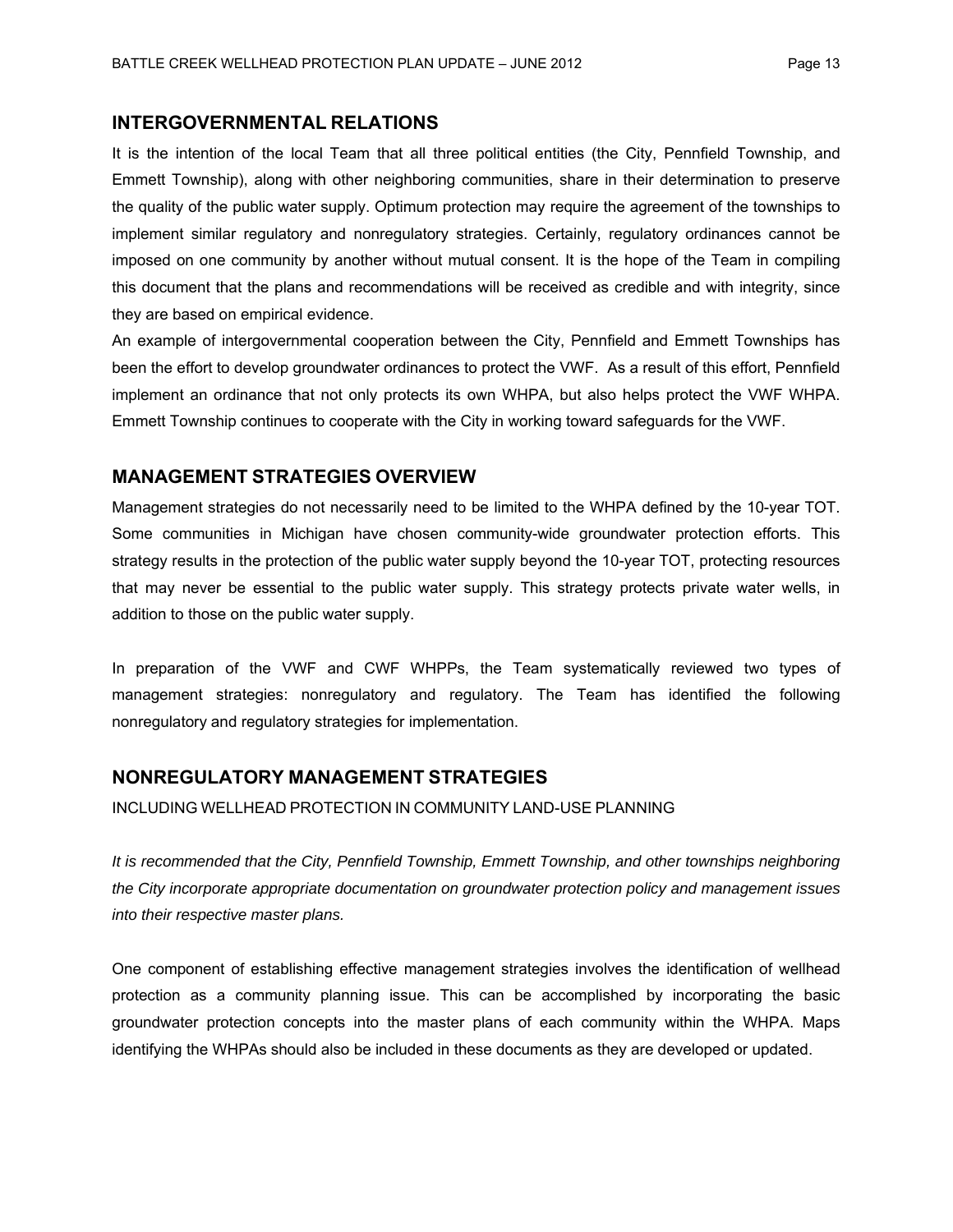#### PARTICIPATION IN THE GROUNDWATER GUARDIAN PROGRAM

*The City should maintain involvement in the Groundwater Guardian program.*

The City has been a designated Groundwater Guardian Community since 2001. Groundwater Guardian encourages communities to begin groundwater awareness and protection activities, supports the communities in their efforts, and then recognizes their achievements. This international program began in 1994 with eight test-year communities and has grown substantially. Communities can represent a number of diverse settings including rural areas, large incorporated cities, Indian reservations, and water basins in the United States and Canada.

As part of the Groundwater Guardian designation, the City must submit and accomplish various Result Oriented Activities (ROAs).

These ROAs are available online at http://www.groundwater.org/active/community.asp?id=194.

#### HAZARDOUS WASTE COLLECTION

R*esidents, businesses, or other land users within the WHPA should be strongly encouraged to participate in the hazardous waste collections.*

Hazardous waste collection programs are excellent ways to keep hazardous materials from being improperly disposed and becoming threats to the groundwater.

There are two programs currently available to Calhoun County residents: Clean Sweep and the Calhoun County Household Hazardous Waste Collection program. For more information on these programs, please contact the following:

**Calhoun County Clean Sweep** –This program is operated periodically and is a free, nonregulatory program to help any Michigan homeowner, farm, greenhouse, nursery, golf course, or other end user of pesticides to properly dispose of unwanted pesticides.

**Calhoun County Household Hazardous Waste Collection** (269) 373-5211. Examples of acceptable items are old gas/kerosene, antifreeze, floor polish, furniture polish, drain cleaner, oven cleaner, toilet bowl cleaner, bleach, oil-based paints, lead-based paints, paint thinners, wood preservatives, and weed killers.

**Solid Waste** – More information on solid waste disposal/recycling is available from Calhoun County by contacting Calhoun County Road Commission.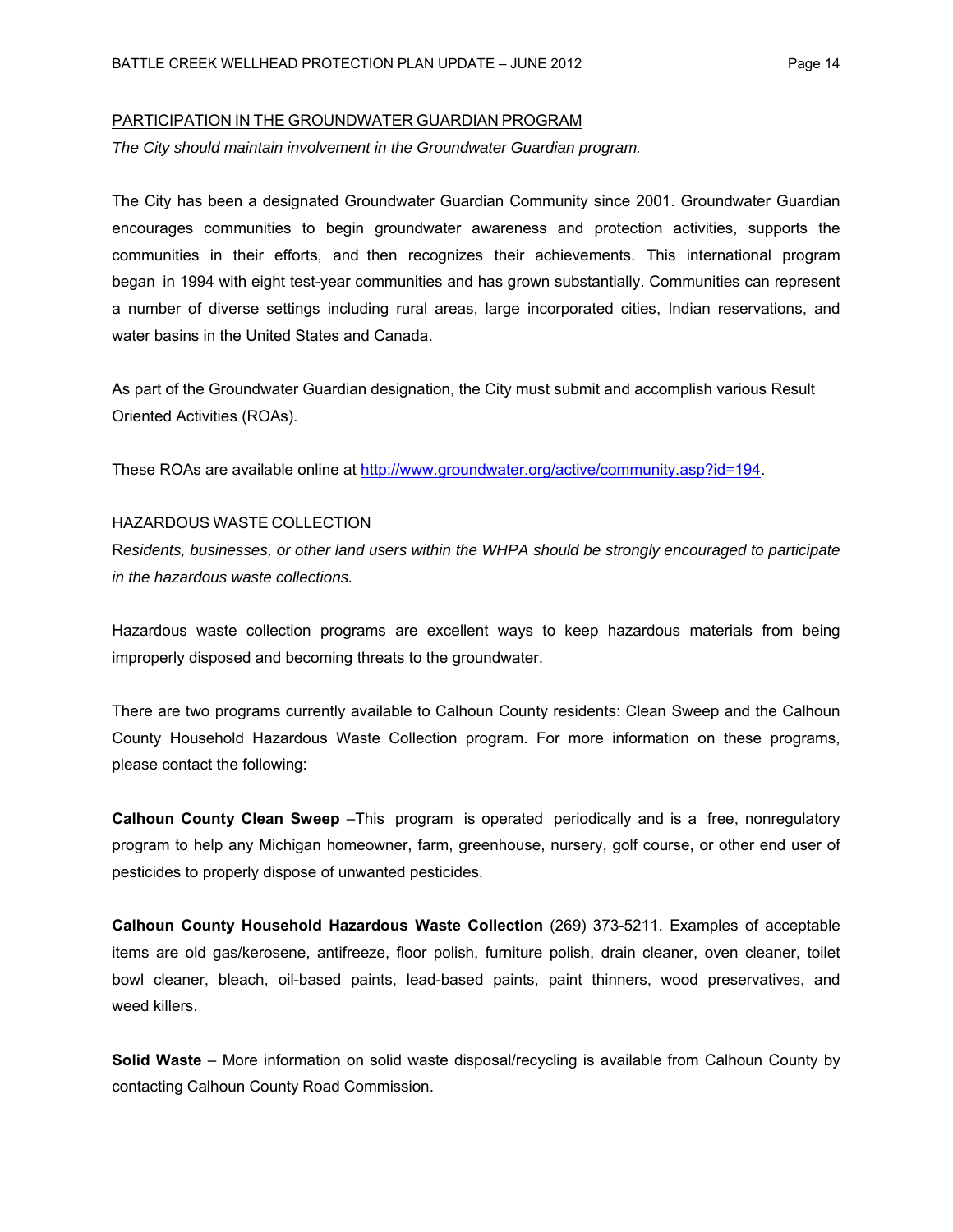#### USE OF CONSERVATION EASEMENTS

#### *Land owners in the WHPA should be encouraged to participate in the Conservation Reserve Program.*

Conservation buffers are described as strips or other areas of land in permanent vegetation that help control pollutants and manage other environmental concerns. Under the Conservation Reserve Program, landowners can sign up at a local U. S. Department of Agriculture (USDA) service center (Farm Service Agency and the Natural Resources Conservation Service) and receive financial incentives to protect resources such as WHPAs. Currently, contracts for these programs have 10 to 15 year durations. In Calhoun County, the local USDA/Natural Resources Conservation Services is the contact for determining whether a site is qualified to participate in this valuable program.

#### WASTE REDUCTION

*Waste reduction lessens the potential for waste by-products to enter the water resources and should be encouraged.*

The Team identified waste reduction as a nonregulatory strategy. Waste reduction is a very positive step in the protection of water resources. By reducing waste, either by reduction in the consumption of resources or more efficient use of resources, less waste by-products enter the water resources.

The City does provide curbside recycling to its residents.

#### SEPTIC SYSTEM MANAGEMENT

It is important that landowners using septic systems in the WHPA be encouraged to manage their *systems properly.*

Septic systems are used for waste management in areas not serviced by municipal sanitary sewers. Septic systems are used in both of the WHPAs. These septic systems are regulated by the Calhoun County Health Department. The Team identified failing septic systems as a potential concern to the WHPA. Signs of a failing septic system include:

- Odors, surfacing sewage, wet spots, or lush vegetation in the drain field area.
- Plumbing or septic tank backups.
- Slow-draining fixture, not due to local clogging.
- Gurgling sounds in the plumbing system. Failing septic systems may result in:
- Property damage.
- Surface and possibly groundwater pollution.
- Disease potential.
- Costly repairs or replacement.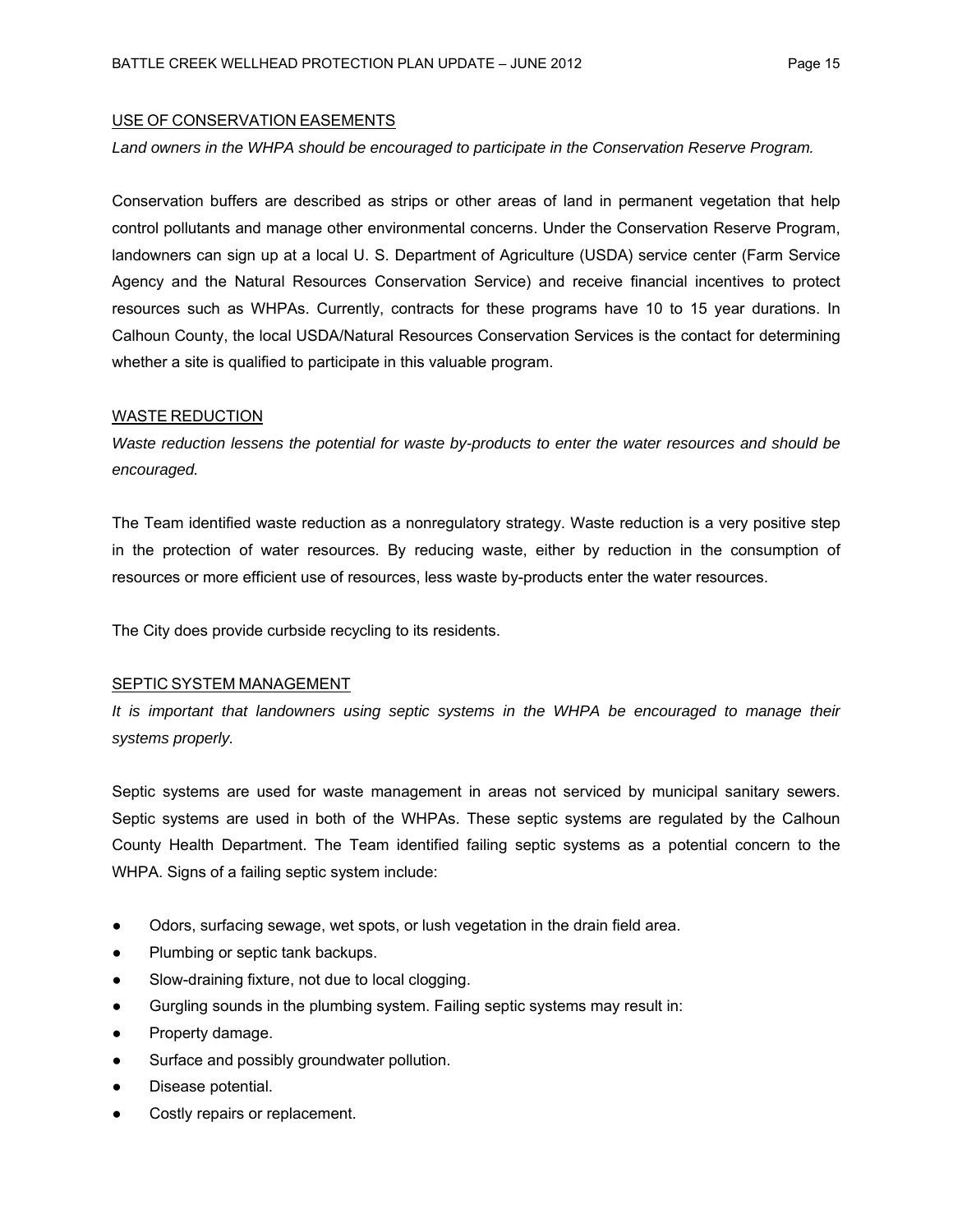Information regarding management of septic systems is available from a variety of local sources, including the Calhoun County Health Department. A document titled *Managing Your Septic System*, prepared by the Michigan State University Extension Office, serves as an excellent guideline for homeowners and others using septic systems. This document is available through the Michigan Association of Realtors at the following link:

http://www.mirealtors.com/content/MARSepticSystemBrochures.htm

#### PLUG ABANDONED WELLS

*Abandoned wells pose a threat to the groundwater resources and should be plugged.*

The Groundwater Quality Control Action, Part 127, 1978 PA 368, defines an abandoned water well as a well which:

- Has its use permanently discontinued.
- Is in such disrepair that its continued use for obtaining groundwater is impractical.
- Has been left incomplete.
- Is a threat to groundwater resources.
- Is, or may be, a health or safety hazard.

There are many reasons for properly plugging unused wells. The most important of these include:

- Abandoned wells can act as conduits for contaminants to move from the surface into deeper aquifers.
- Abandoned wells are a safety hazard and an unnecessary liability for property owners.
- Deteriorated well casings or open, uncased, boreholes allow movement of water between previously separated aquifers.
- Abandoned wells have been used for illegal waste disposal. Following are examples of abandoned wells that should be plugged:
- Wells that are not operational.
- Wells disconnected and taken out of service at the time connection is made to a municipal water system.
- Any inoperable or abandoned well that is not properly sealed, which can be a safety or environmental hazard.

In Michigan, the plugging of water wells is regulated under the authority of Part 127, Act 368 PA 1978 (Act). The Act authorizes promulgation of the rules contained within the Michigan Water Well Construction and Pump Installation Code.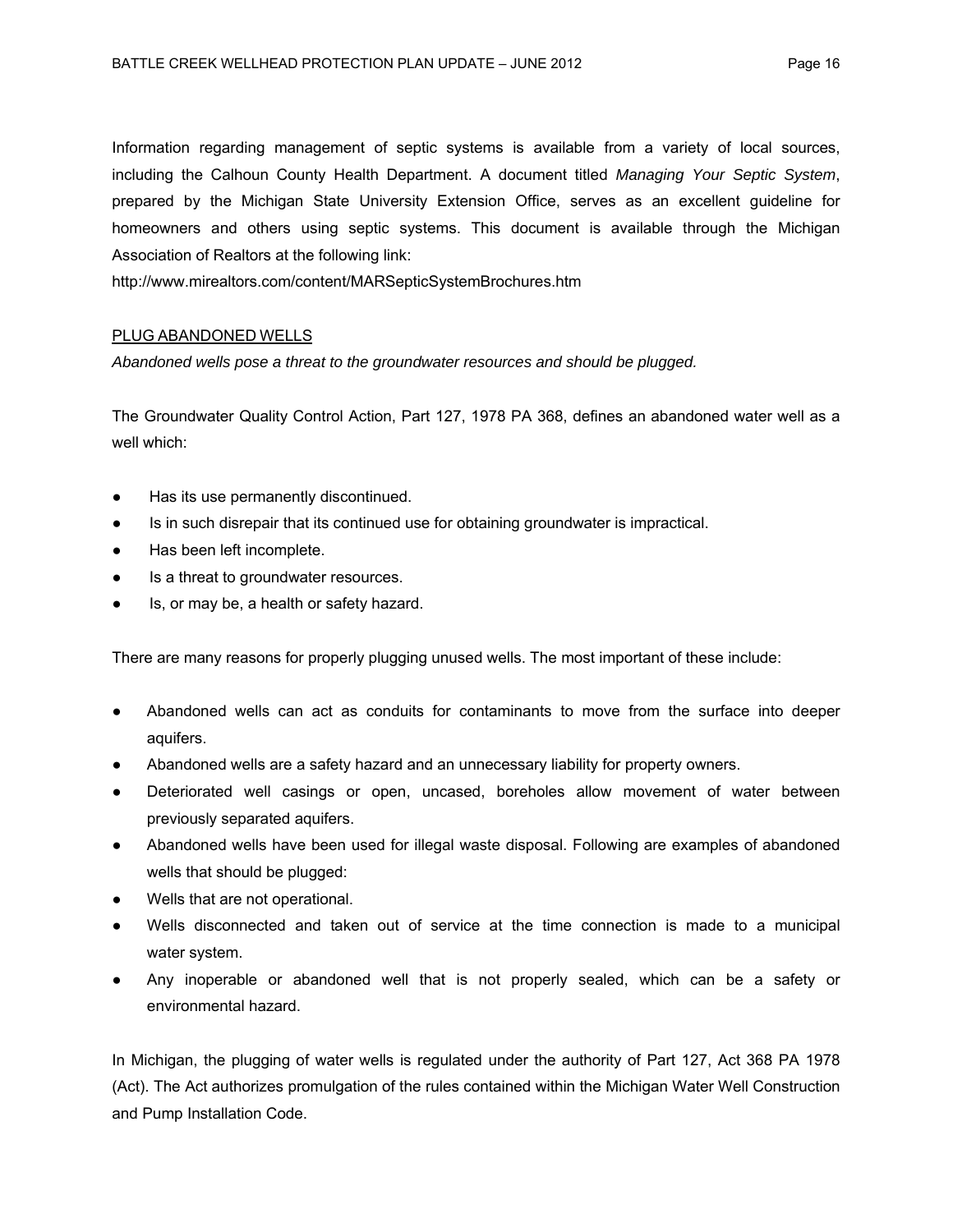The City has been actively working toward plugging abandoned wells. In 2006, the City received grant funding through the MDEQ to find and plug wells. Work completed during the grant included the identification of areas where there is a high-likelihood of finding wells, neighborhood canvassing to find wells, placing door hangers on homes/businesses in areas where abandoned wells might be present, hanging flyers and posters in the community, and media announcements of abandoned well programs. These efforts resulted in the plugging of numerous wells.

The City plans to continue these efforts while grant funding is available. When there is no longer grant funding, the City will continue to work toward addressing abandoned wells.

#### PROGRAM COMPONENTS

The City Well Abandonment Program consists of three components:

- 1. Well location and identification.
- 2. Prioritization of wells for abandonment.
- 3. Plugging assistance.

#### WELL LOCATION AND IDENTIFICATION

Using grant-funded efforts, the City has identified where there are likely to be abandoned wells. Specific locations for wells continue to require field inspections.

#### PRIORITIZATION OF WELLS FOR ABANDONMENT

The City encourages proper well plugging despite the well's location. Given limited resources, specific wells have to be prioritized. The following priority scheme has been developed by the City for plugging abandoned wells:

Priority Wells in the Following Areas:

High—Commercial or industrial properties within the WHPA. Medium—Residential properties within the WHPA. Low—Wells outside the WHPA.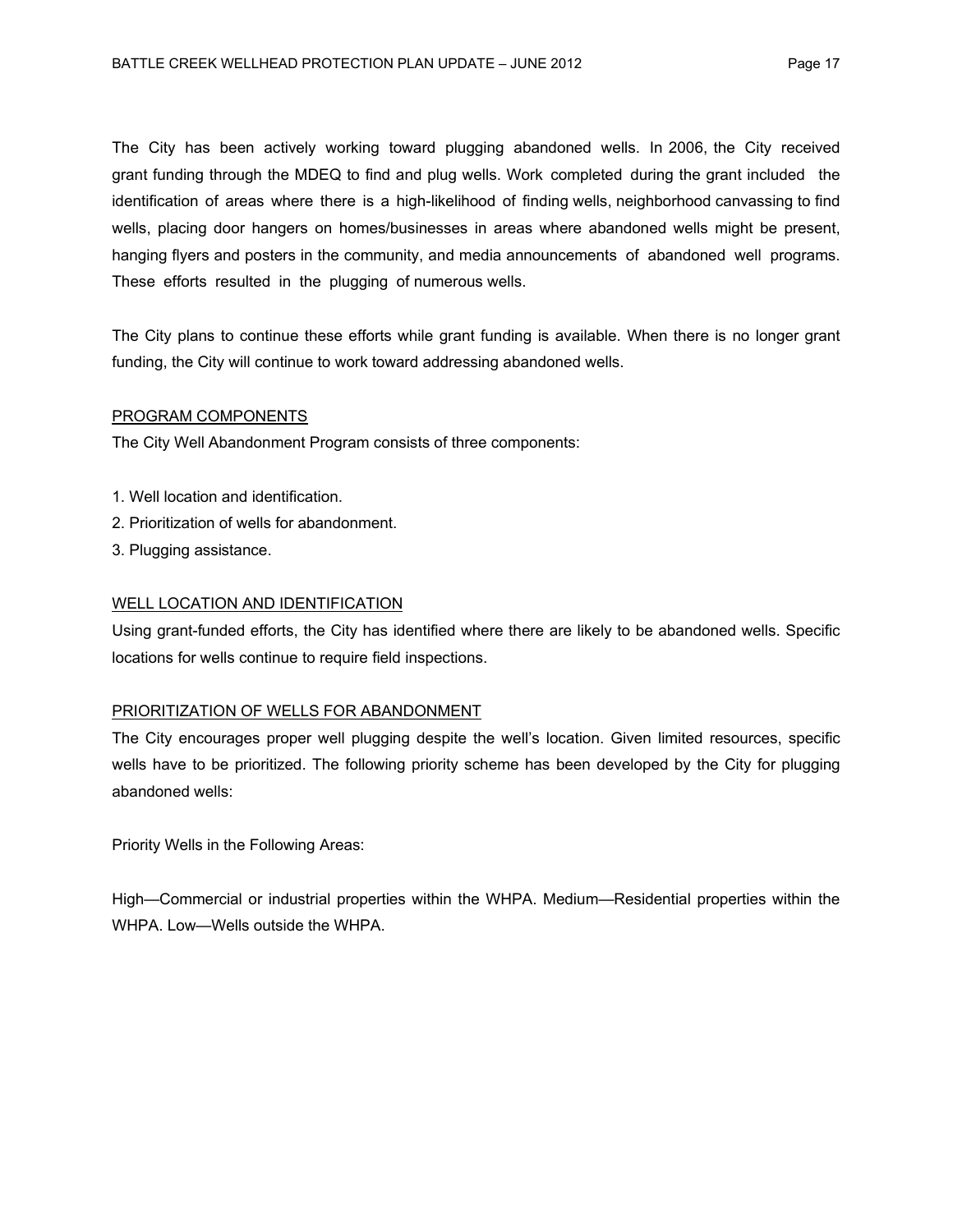#### PLUGGING ASSISTANCE

The City cannot plug abandoned wells it does not own. The City recognizes that owners of abandoned wells are often uninformed about their responsibility regarding the wells or may be unable to pay for proper plugging of their wells. As such, the City will strive to make both educational and financial resources available for well owners to properly plug their wells. The City will work with organizations such as the MDEQ, the Calhoun County Health Department, and the Calhoun County Conservation District by contributing to the following goals:

- Increasing public awareness to the problem of abandoned wells.
- Providing educational materials to the public.
- Helping enforce well plugging regulations.
- Following up on well plugging at replacement well sites.
- Helping to secure funding such as grant monies that can offset the cost of well plugging.

#### GEOGRAPHIC INFORMATION SYSTEM (GIS)

In conjunction with ongoing utility upgrades and management philosophy, the City has a complete GIS program that includes land use and utility information. The GIS system will be used to integrate wellhead protection information and will be compatible with other information in the system. In turn, the GIS program can be used as a management tool for policy decisions within the WHPA.

#### FIRE WATER CONTAINMENT

Water used to suppress fires is inherently toxic. The City would like to develop strategies to control water from fires in the WHPA. As time and resources allow, the City will continue to work toward developing these protocols.

#### COORDINATION WITH OTHER REGIONAL WATER PROTECTION EFFORTS

The City will continue to work with other groups dedicated to improving water quality in the City and surrounding communities.

### **REGULATORY STRATEGIES**

The City has been in the process of developing a wellhead protection ordinance for the VWF. Initial work on the ordinance began in 2007. The City worked with representatives from Emmett and Pennfield Townships. Eventually, Pennfield Township implemented an ordinance. This ordinance includes both Pennfield's WHPA and the portion of the VWF WHPA that is within Pennfield Township.

The City has continued working toward developing an ordinance for the VWF. This ordinance that is being considered is modeled after an ordinance originally developed by the City of Kalamazoo. This ordinance is expected to be implemented in June of 2012.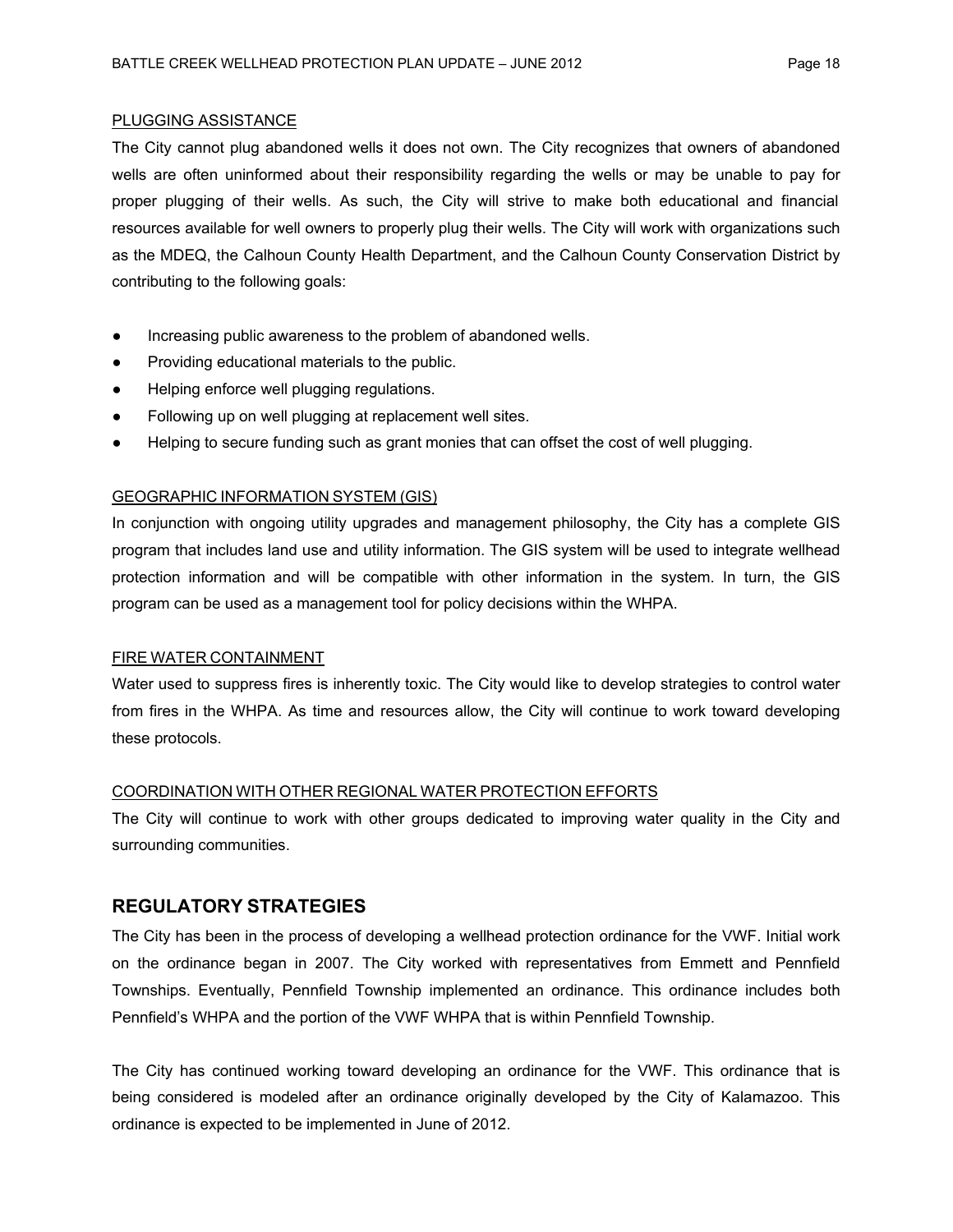# **ELEMENT 5 - CONTINGENCY PLAN INTRODUCTION**

The Contingency Plan portion of the WHPP is an important part of the overall program to protect the quality of drinking water for the City. The Contingency Plan was developed to document what must be done if an environmental incident causes a problem that could impact the City's wells. The Contingency Plan should be shared with the public/media when complete, rather than waiting for an incident to occur.

### **CONTINGENCY SITUATIONS**

Two different contingency situations were evaluated as part of this WHPP. Potential emergency situations that could arise are:

- 1. Routine monitoring discloses unexpected contamination in the well field.
- 2. An accident causes a chemical spill in the WHPA.

The following sections identify general procedures to follow in such emergencies. In reality, there are numerous variables that will determine how a given emergency situation will develop and be handled. The ultimate response to an emergency situation must be evaluated on a case-by-case basis, given the severity of the emergency and the potential risks. As such, deviations from the following procedures may be appropriate.

The following actions are recommended to mitigate these two water supply emergencies.

- 1. Routine monitoring discloses unexpected contamination in the well field. If contamination is discovered in groundwater samples from one or more of the City supply wells, the following general procedure will be followed:
	- a. Shut down the well, unless it is impossible to maintain adequate service without the well in question.
	- b. If the well must be maintained in service, minimize its use.
		- Consider pumping the well as surface waste to protect the remaining wells.
		- Make a decision regarding the best short-term solution to protect the well field.
		- Make a decision on blending with clean wells to dilute contaminant.
		- Determine if existing blocking wells and treatment systems can handle the problem.
	- c. Notify the MDEQ. The source must be identified and the contaminant remediated as soon as possible.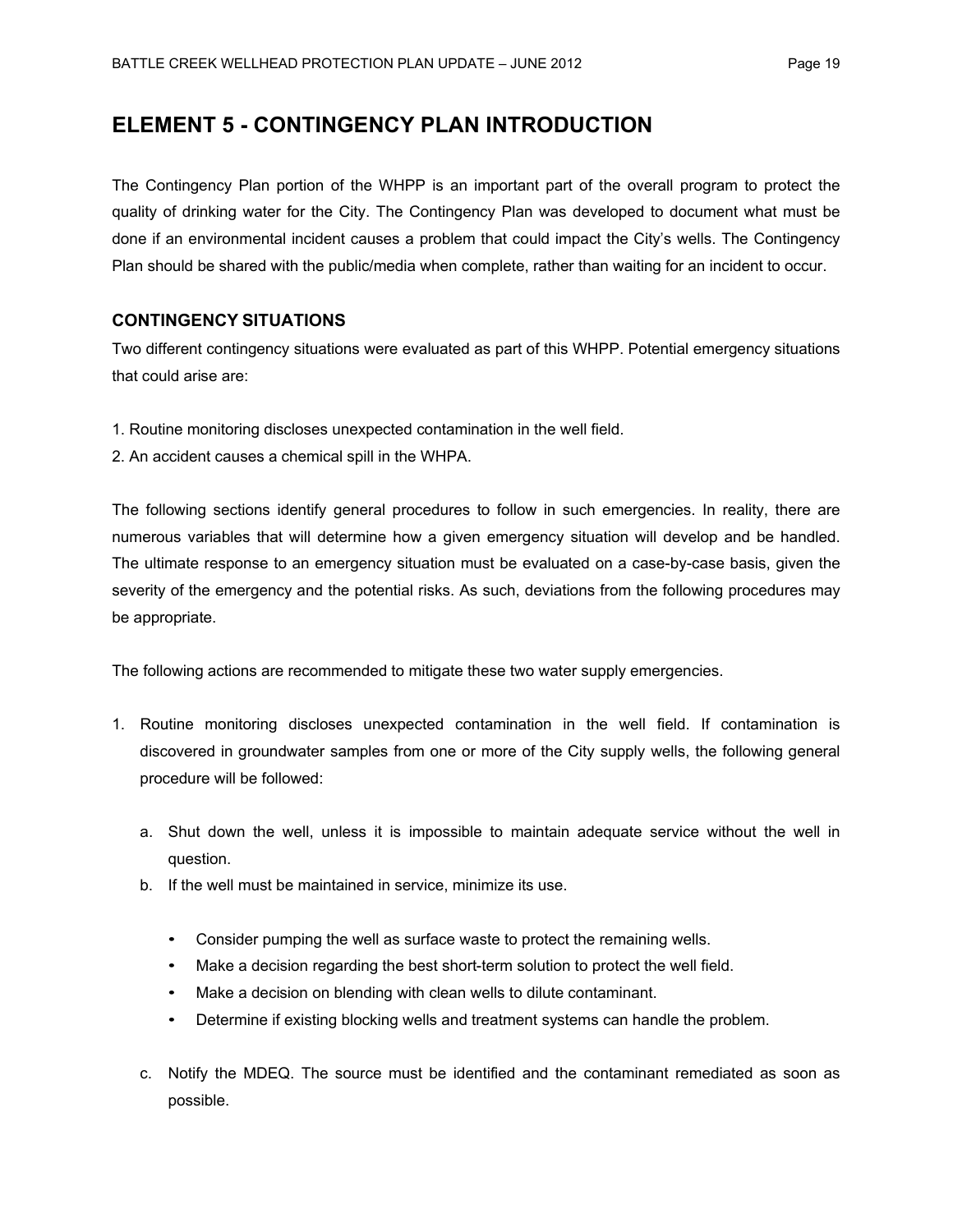| Water Bureau - Community Water Supply Program: |                |
|------------------------------------------------|----------------|
| Mr. Fred Sellers                               | (269) 567-3500 |
| Mr. Wood Chooi, P.E.                           | (269) 567-3500 |
|                                                |                |
| Remediation Division (RD):                     |                |
| Ms. Beth O'Brien-Mead, RRD Superfund           | (517) 335-3098 |
| Mr. Frank Ballo, RD                            | (269) 567-3500 |
| 24-hour PEAS Hotline                           | (800) 292-4706 |
|                                                |                |

- d. Review the situation with the Calhoun County Health Department and local medical community regarding the seriousness of the contaminant(s).
- e. Notify the public of the situation and any necessary precautions.
- f. Initiate an investigation into the source of the contamination.
- g. Determine whether or not the problem can be corrected or controlled in the near term, or is correction expected to be long term? Can a well at the upgradient end of the well field be pumped to surface waste to protect the remaining wells?
- h. Determine a strategy to get the well back online; replace with new well or treat the water from the contaminated well.
- i. Decide if rationing of water will be necessary and determine priorities.
- 2. An accident causes a chemical spill in the vicinity of the WHPA. The City has an emergency response plan for hazardous material spills that should be followed in the case of chemical release. In addition to the procedures noted in this plan, the following should be considered:
	- a. Contact an environmental consultant to get advice regarding the potential impacts of the release.
	- b. If at all possible, do not wash (hose) contaminants into the aquifer.
	- c. Notify the MDEQ and advocate for immediate response activities.

Resource Management Division – Community Water Supply Program:

| Mr. Fred Sellers     | (269) 567-3500 |
|----------------------|----------------|
| Mr. Wood Chooi, P.E. | (269) 567-3500 |

| Remediation Division (RD):          |                  |
|-------------------------------------|------------------|
| Ms. Beth O'Brien-Mead, RD Superfund | $(517)$ 335-3098 |
| Mr. Frank Ballo, RRD                | $(269)$ 567-3500 |
| 24-hour PEAS Hotline                | (800) 292-4706   |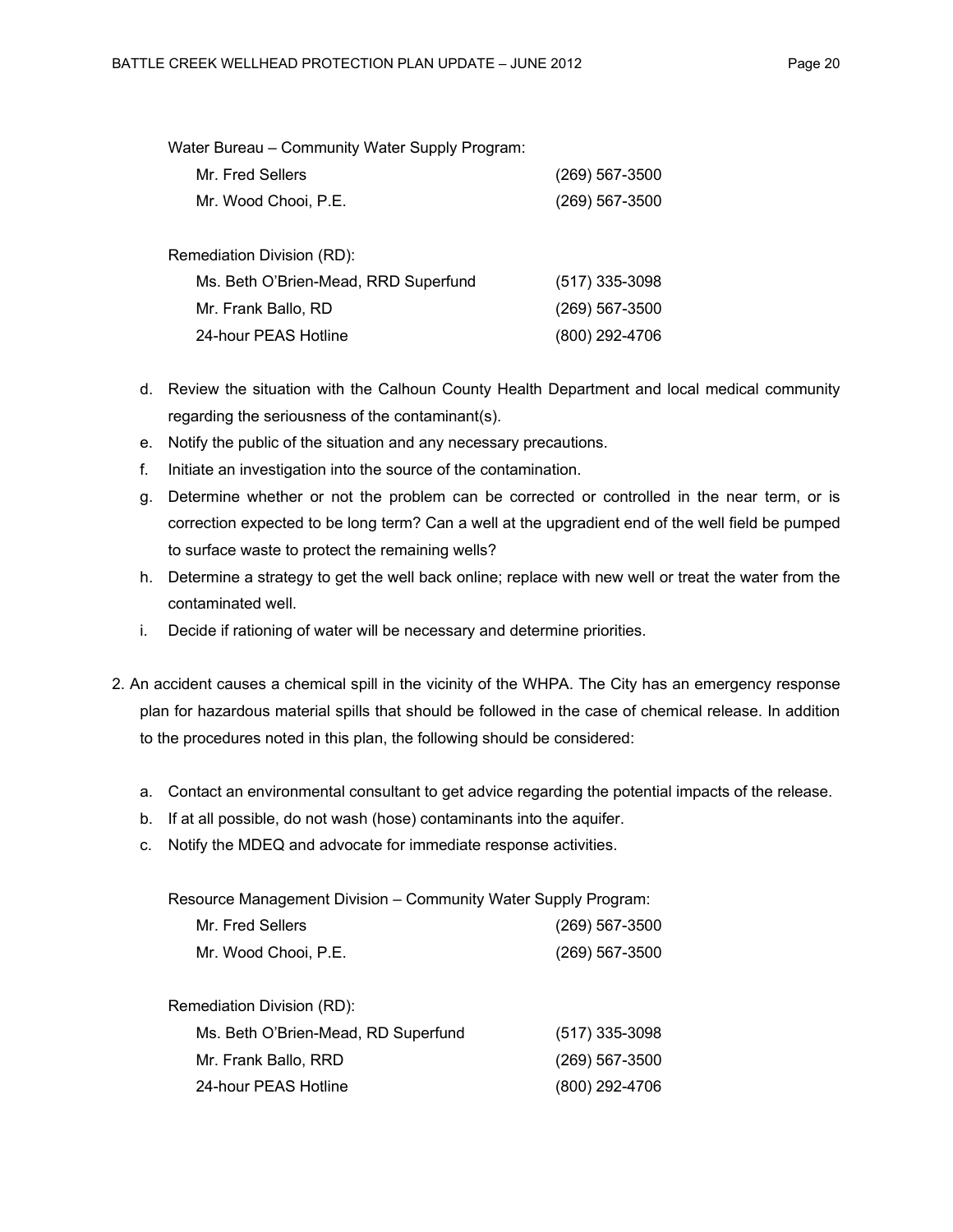- d. As appropriate, review the situation with the Calhoun County Health Department and the local medical community to determine the seriousness of the contaminant(s) to public health.
- e. If there is a likelihood that the release will impact the well field, notify the public of the situation. Include the status of the well(s), cleanup of the spill, and the potential seriousness of the contaminant(s) relative to the safety of the drinking water.
- f. Officially notify the MDEQ of the need for remediation of the release.
- g. Continually determine the status of the problem.
- h. Keep the public informed of the status of the situation and final solution as appropriate.

### **OTHER ACTIVITIES**

Other activities should be considered for any of the above problems. Among these are:

- 1. Well field management: Use unaffected wells as sources or pump contaminated well(s) to waste to intercept contamination and to protect remaining wells.
- 2. Determine whether or not there are monitoring wells or private wells that could be monitored between the incident site and the potentially impacted well(s). If not, determine if a monitoring well could be installed quickly. Locate private wells in the area as the contingency plan is being developed.
- 3. Notify the public of any need to reduce water use if some of the source is lost.
- 4. Assess the possibilities of treatment for the various contaminants that might be released in a WHPA.
- 5. Cooperate with the MDEQ and the responsible party or parties to make certain the contamination is removed from the WHPA as soon as possible.
- 6. Keep the public informed of the status until the problem is resolved.

#### **PERSONNEL TO CONTACT IN THE EVENT OF AN EMERGENCY SITUATION**

A. Operators to turn on/turn off wells:

| Names of Operators            | Telephone Numbers         |
|-------------------------------|---------------------------|
| Verona Pump Station Operators | $(269)$ 966-3493 (Office) |
|                               | $(269)$ 966-3494 (Office) |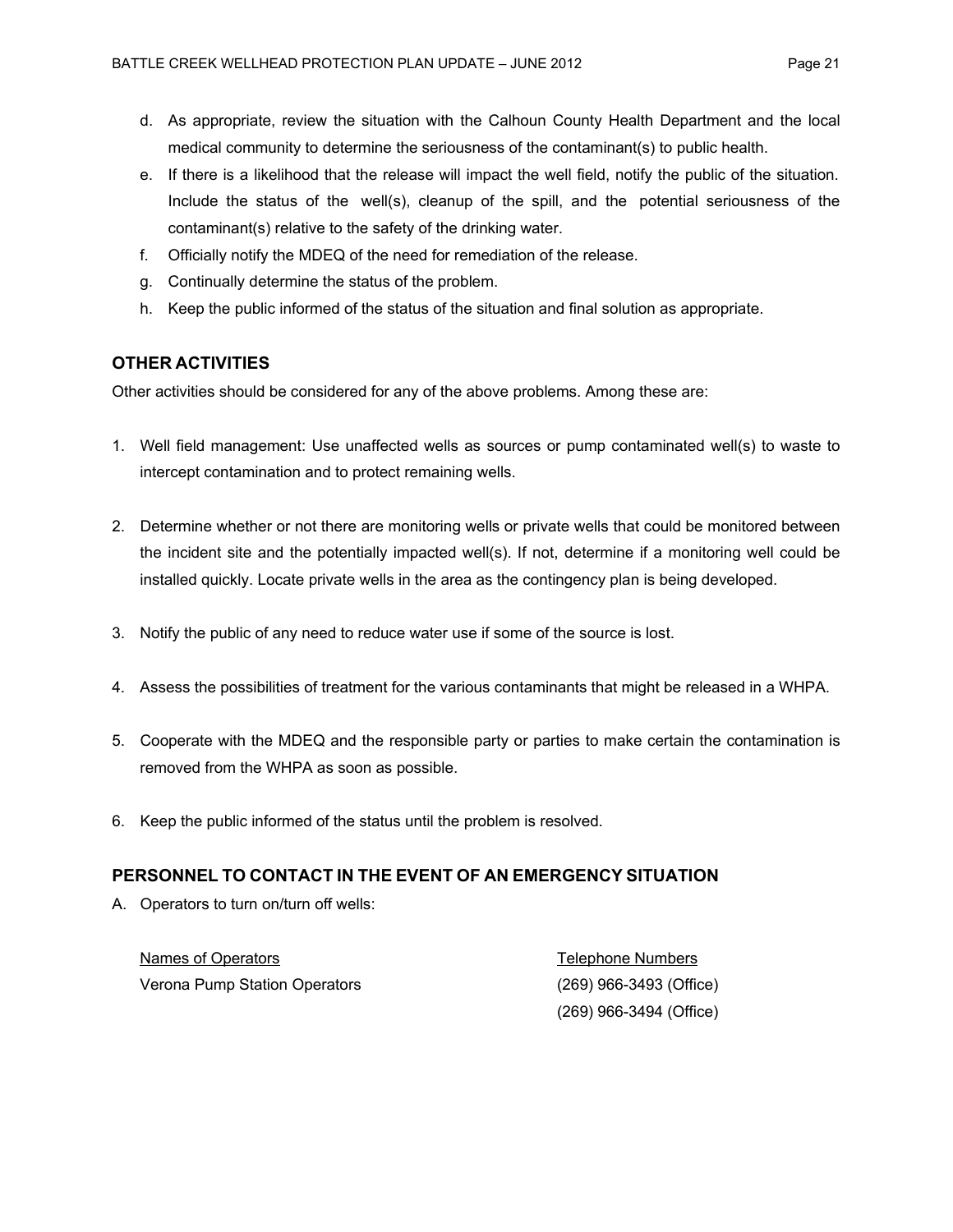| <b>Names of Managers</b>         | <b>Telephone Numbers</b> |
|----------------------------------|--------------------------|
| Perry Hart, Water Superintendent | $(269)$ 966-3481         |
| Ken Kohs, Utilities Director     | (269) 966-3480           |
| Ken Tsuchiyama, City Manager     | (269) 966-3378           |
| Mike Mikenzie, Emergency Manager |                          |
|                                  |                          |

### C. MDEQ:

| Resource Management Division - Community Water Supply Program: |                |  |
|----------------------------------------------------------------|----------------|--|
| Mr. Fred Sellers                                               | (269) 567-3500 |  |
| Mr. Wood Chooi, P.E.                                           | (269) 567-3500 |  |
| Remediation Division (RD):                                     |                |  |
| Ms. Beth O'Brien-Mead, RRD Superfund                           | (517) 335-3098 |  |
| Mr. Frank Ballo, RD                                            | (269) 567-3500 |  |
| 24-hour PEAS Hotline                                           | (800) 292-4706 |  |

### D. Local emergency response personnel:

| Names                                  | <b>Telephone Numbers</b> |
|----------------------------------------|--------------------------|
| <b>Battle Creek Police</b>             | 911                      |
| Battle Creek Fire & HAZMAT             | 911                      |
| <b>Calhoun County Sheriff</b>          | 911                      |
| Michigan State Police                  | (269) 968-6115           |
| <b>Poison Control Center</b>           | (800) 764-7661           |
| City of Battle Creek Emergency Service | (269) 966-3550           |

E. Local Health Department/Medical:

| Position                 | <b>Telephone Numbers</b> |
|--------------------------|--------------------------|
| Calhoun County           | (269) 966-1489           |
| <b>Health Department</b> |                          |
| Environmental Health     |                          |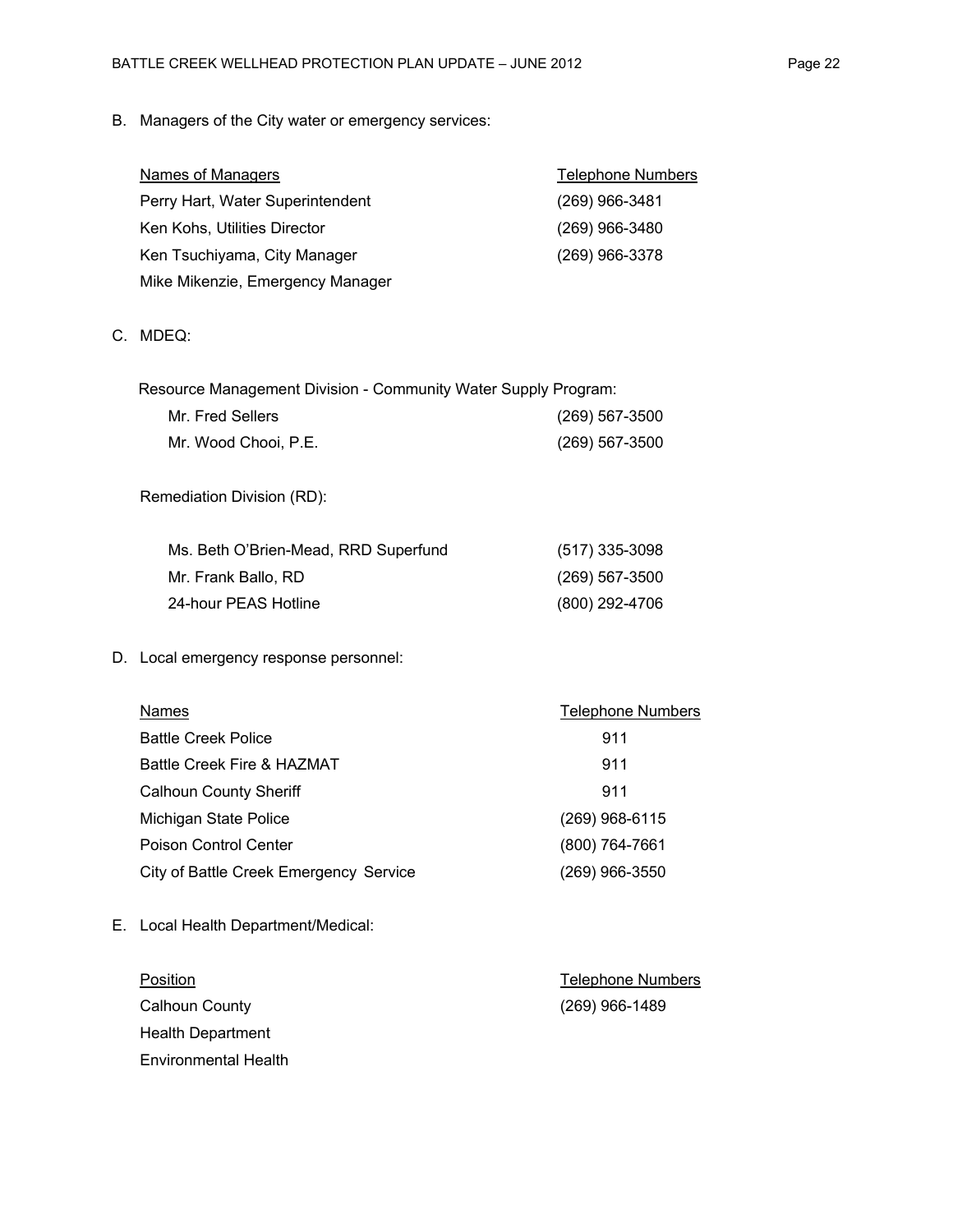#### F. Media: Follow press release protocol of the Water Division

| Name                              | Telephone Numbers                |
|-----------------------------------|----------------------------------|
| WBCK (radio)                      | (269) 963-5555 or (269) 963-6397 |
| Battle Creek Enguirer (newspaper) | (269) 964-7161 or (269) 964-3668 |

### **ASSESSMENT OF EXISTING WELL SUPPLY AND DISTRIBUTION FACILITIES**

| <b>Capacity of each well</b> |              | <b>Operation Order</b>  |          |             |          |             |
|------------------------------|--------------|-------------------------|----------|-------------|----------|-------------|
|                              | Gallons per  |                         |          |             |          |             |
| Well No.                     | minute (gpm) | $1st$ on                | $2nd$ on | $3rd$ on    | $4th$ on | $5th$ on    |
| 14                           | 936          |                         |          | X           |          |             |
| 15                           | 1,011        |                         |          | $\mathsf X$ |          |             |
| 17                           | 1,096        |                         |          | X           |          |             |
| 36                           | 1,001        |                         |          |             |          | X           |
| 37                           | 1,202        |                         |          |             |          | $\mathsf X$ |
| 38                           | 1,202        |                         |          |             |          | X           |
| 39                           | 1,315        |                         | X        |             |          |             |
| 40                           | 936          |                         |          |             | X        |             |
| 41                           | 1,026        |                         |          |             | X        |             |
| 42                           | 1,050        |                         |          |             | X        |             |
| 43                           | 1,324        |                         |          |             | X        |             |
| 44                           | 1,300        |                         | X        |             |          |             |
| 45                           | 1,266        | X                       |          |             |          |             |
| 46                           | 1,253        | X                       |          |             |          |             |
| 47                           | 1,041        | $\pmb{\mathsf{X}}$      |          |             |          |             |
| 48                           | 1,305        | $\pmb{\mathsf{X}}$      |          |             |          |             |
| 49                           | 1,236        | $\pmb{\mathsf{X}}$      |          |             |          |             |
| 50                           | 1,313        | $\pmb{\mathsf{X}}$      |          |             |          |             |
| 51                           | 1,225        | $\pmb{\mathsf{X}}$      |          |             |          |             |
| 52                           | 1,265        | $\overline{\mathsf{x}}$ |          |             |          |             |
| 53                           | 1,264        | $\pmb{\mathsf{X}}$      |          |             |          |             |
| 54                           | 1,286        | X                       |          |             |          |             |

#### **VWF**

#### **CWF**

|          | Gallons per  |
|----------|--------------|
| Well No. | minute (gpm) |
|          | 1.041        |
|          | 1.041        |
|          | 1 041        |

The ADD for the City is approximately 10.0 mgd. As can be seen from the above pumpage rates, this demand can be met by the first series of wells to be used. At the present time, the MDD is nearly 21.8 mgd. When use of the second series of wells is initiated, an additional 4.1 mgd is available, which brings the total capacity in use to 18 mgd. The third series of wells to be used adds another 3.7 mgd, which brings the total pumpage available to 21.7 mgd. This is approximately equal to the MDD. The fourth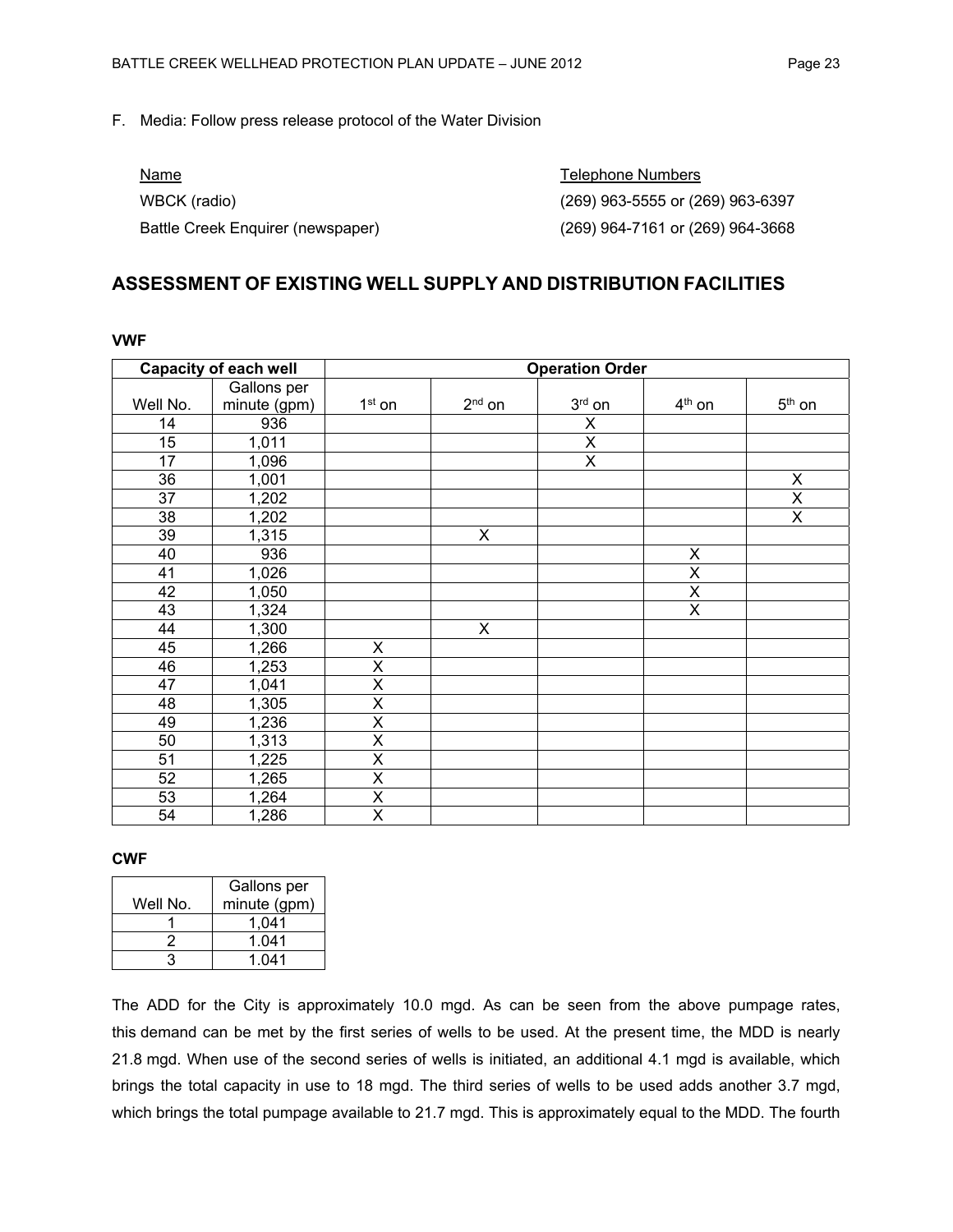wells in reserve with a total capacity of approximately 10 mgd.

series of wells to be used brings the total pumpage available to 26.2 mgd, which is more than equal to the maximum hour pumpage experienced by the City in the last 10 years. At this point, the City still has 7

The City's schedule of placing these wells in service takes into account its concern with the contaminants in the ground southeast of the VWF. These contaminants are regularly being monitored, as are the City's production wells. The interceptor wells and purge system have, to date, been successful in maintaining the City's wells in safe condition. City staff is continuously monitoring the situation to make sure the City's water system is maintained clear of the VOC contaminants.

The City has, in the past, attempted to replace some of their well capacity with new wells north of the existing VWF. This effort was not successful, as the Marshall Sandstone was much different and not conducive to installation of large capacity production wells for a municipal water system. The City may wish to give some thought to where they might develop additional wells, should a problem develop with the VWF. The following work should be part of the new well field development:

- 1. Prepare a preliminary WHPA delineation based on existing information.
- 2. Perform a CSI for the preliminary WHPA.
- 3. Obtain property or access to property.
- 4. Modify zoning in the well field area, as necessary, to protect future well sites.
- 5. Update the wellhead protection plan to include the new well(s).

At this point, it is critical that the City make certain all precautions are taken by those operating the purge system to protect the wells in the VWF. It is probable that a well field could be located where the Marshall Sandstone is available and where it is not threatened by chemical contaminants, but the development of a new source and transmission mains, etc., to transport the well water to the treatment plant would be very expensive.

# **INTERCONNECTION TO ADJACENT WATER SYSTEMS/ALTERNATIVE WATER SUPPLIES**

The City has a connection to the Pennfield Township water supply. Pennfield Township can provide limited water to the City in an emergency situation. This line is being flushed annually as required by MDEQ.

The CWF can produce approximately 4.5 mgd and could potentially be used to supply water in emergency situations. It would take approximately one to two weeks to put this system in operation.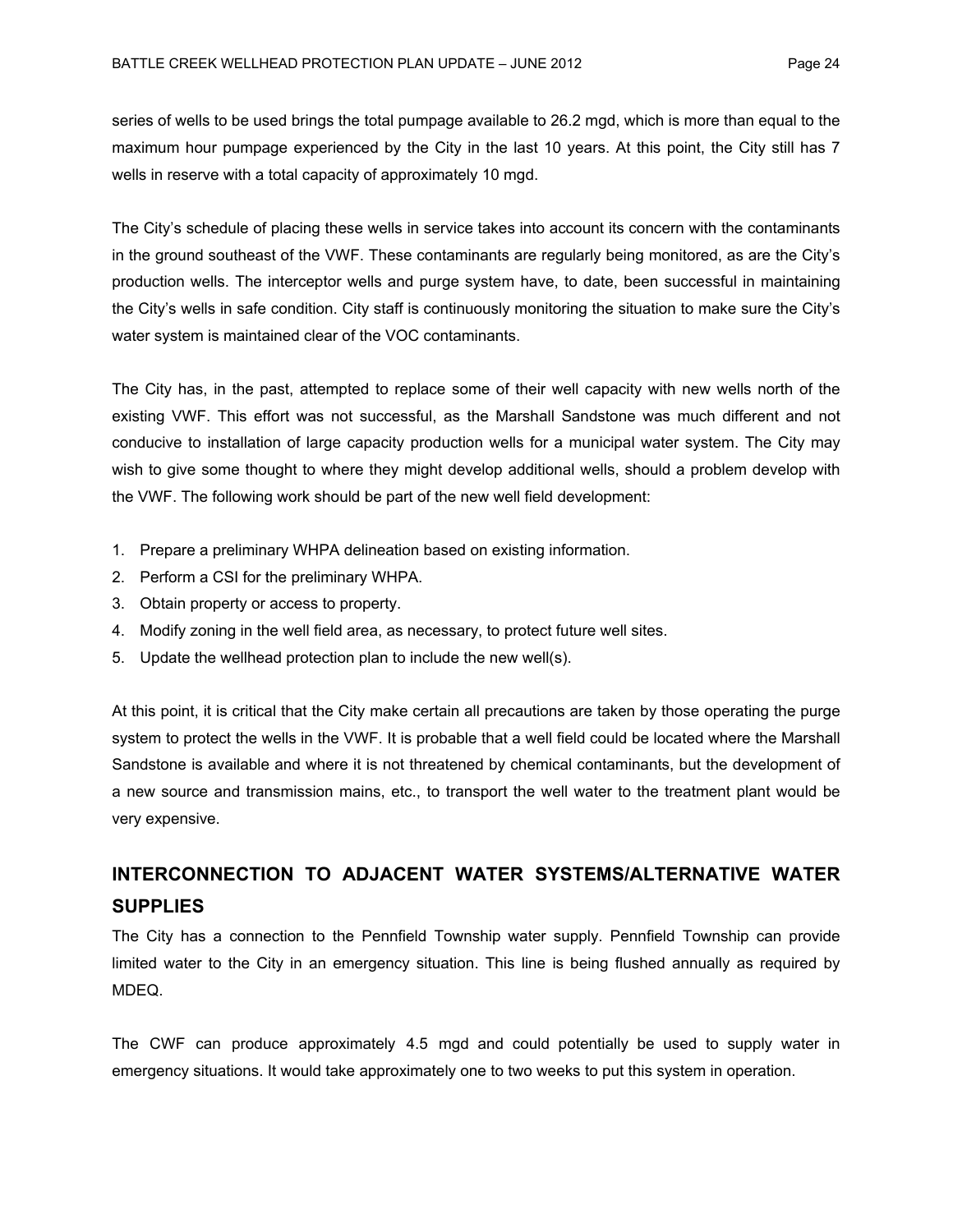# **ELEMENT 6 - NEW WELLS**

In the event that any new wells are installed, the City will incorporate all new wells into the WHPP. This will involve updating the WHPA delineation, as necessary, to reflect the new wells; updating the CSI, as necessary, to include the revised WHPA; and updating other elements in the WHPP to include the new wells.

The VWF is unique in its ability to provide a significant quantity of water from one centralized geographic area. If the capacity available from the VWF needed to be replaced, it would likely require the development of several well fields. Some preliminary work has been done to identify well field sites and none have been identified.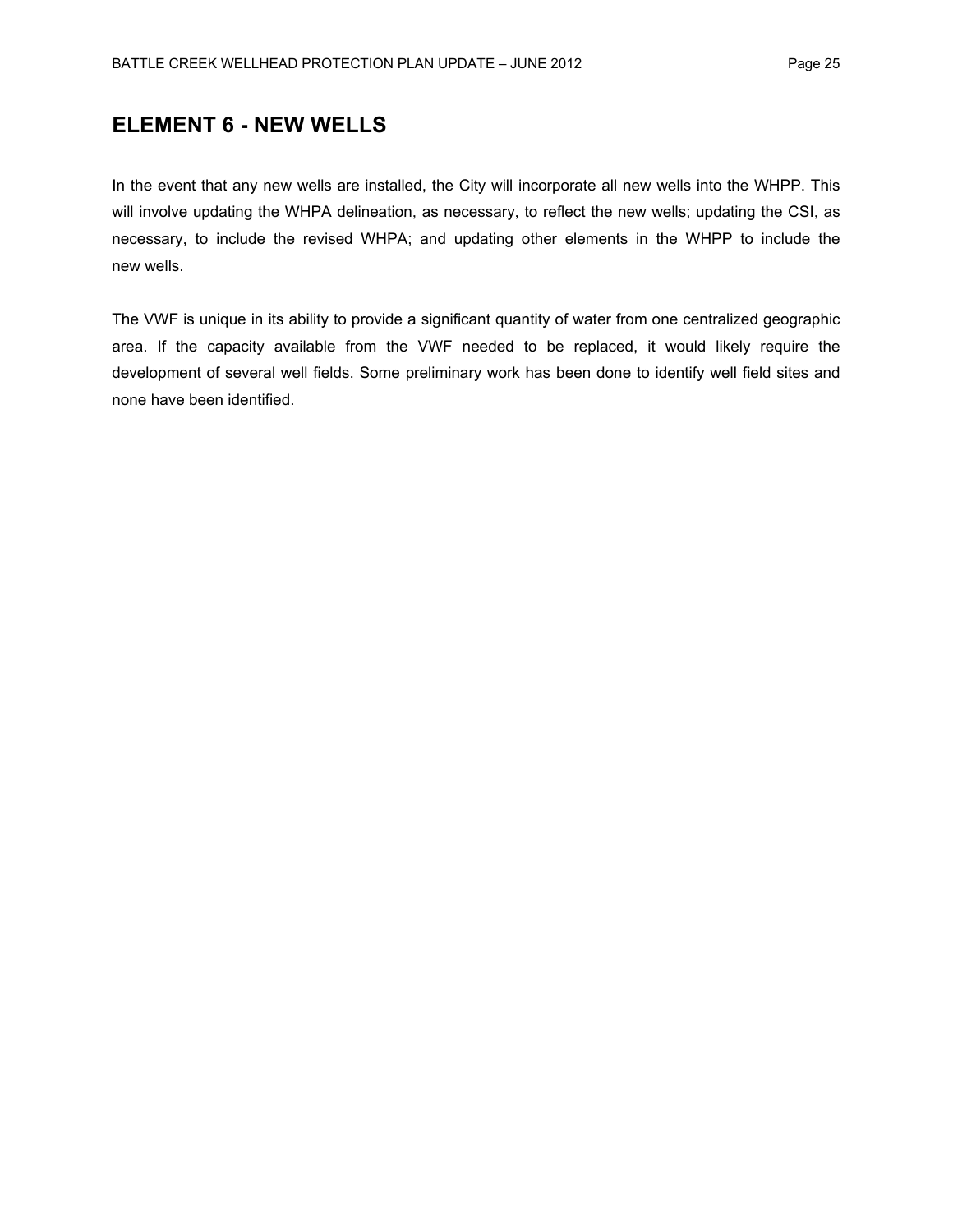# **ELEMENT 7 - EDUCATION AND PARTICIPATION**

Successful implementation of the City's WHPP will require public education and community outreach. This process is important in both the development and implementation of the WHPP. This WHPP outlines a public outreach and education program that focuses on several groups: City employees, the general public, businesses, agriculture, and students. The basic theme of the WHPP is to better inform the groups on the following topics:

- What is groundwater?
- How is groundwater in the City pumped and distributed?
- How can our groundwater become contaminated?
- What measures can and have been taken to ensure that our water supply is safe?
- What can you (as an individual, company, group, etc.) do to prevent groundwater contamination?

There were several key educational audiences initially identified by the Team. These were: the general public, City employees, township representatives, business/industry, agriculture, and schools. In addition to the audiences, the Team identified education objectives and education approaches. Supplemental details are provided below:

#### **GENERAL PUBLIC**

Methods the Team identified for educating the general public about the WHPP and associated community wellhead protection activities included:

**Handout/Brochure**. A handout has been prepared that describes basic information about the WHPP and methods to protect water quality. The handout is available at a variety of locations.

**Wall Calendar.** The City has produced thousands of calendars that promote water quality awareness. These calendars have been distributed to the community through various means.

**Water Bill Inserts**. The City has provided water quality information by including them to water users.

**Local Newspapers, Radio Stations, and Access Vision (Local Cable)**. The City has used, and will continue to use, local media to present information on City wellhead protection efforts. As appropriate, the local media will be used to distribute and promote wellhead protection activities.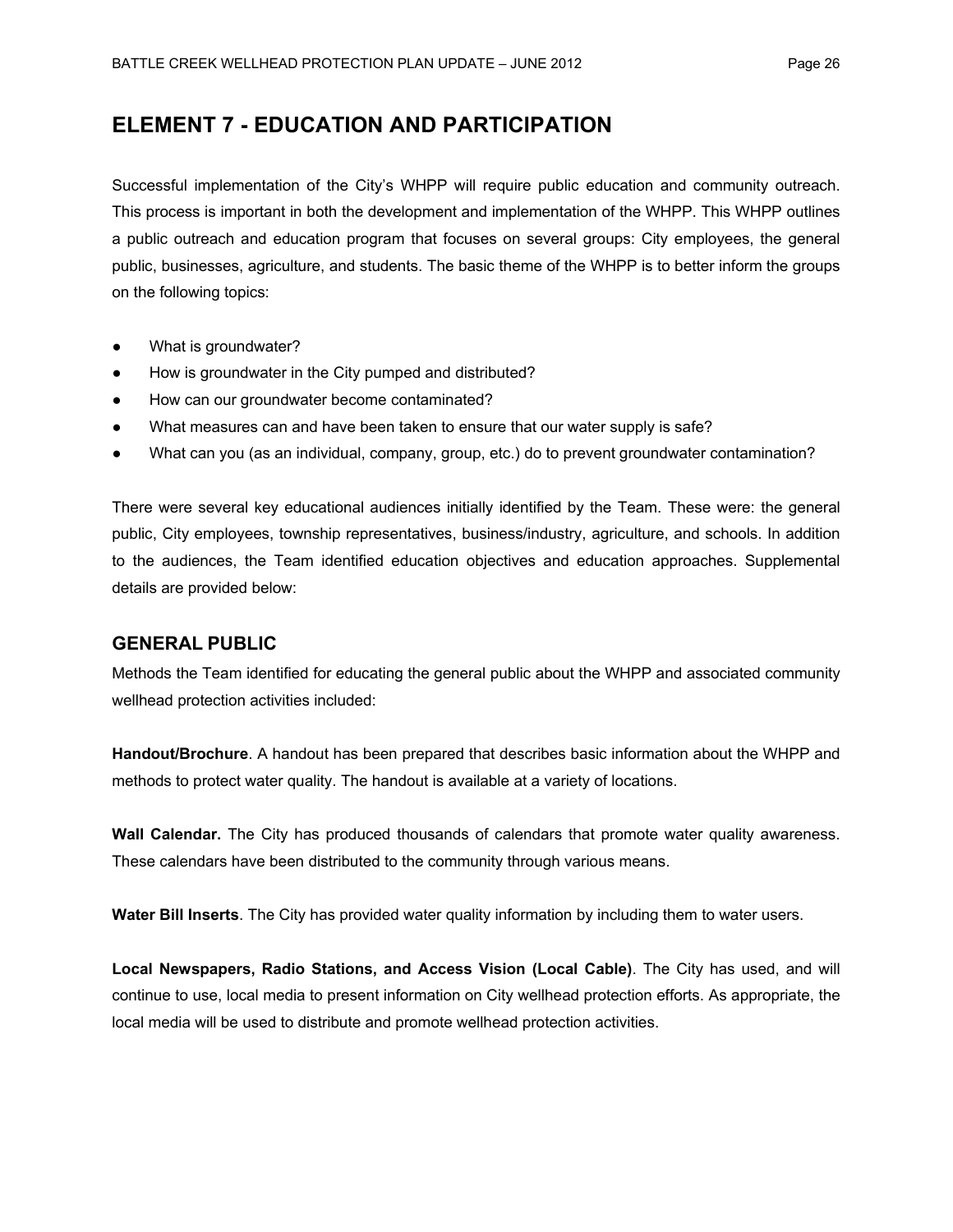**Local Events**. There are occasional opportunities to promote the City's WHPP. Examples of such events include: parades and festivals, Global Citizens River Conservation Day, and Super Soils Test Saturday. As appropriate, information regarding wellhead protection will be distributed at these activities.

**Water Festivals**. Water festivals are education programs that focus on the importance of water and water quality protection. The City has held several water festivals and plans to continue these festivals as state funding and interest remains.

**Letters to the Editor.** The City routinely provides water awareness messages for distribution by the local paper.

**Local Community Service Groups**. As resources allow, several community service organizations (local environmental organizations, the Boy/Girl Scouts, churches, and the League of Woman Voters) and other business and professional organizations (Chamber of Commerce, etc.) will be informed about the City's WHPP and asked to promote the goals of the WHPP in their community efforts.

**Consumer Confidence Report (CCR)**. The CCR is an annual report provided to water customers that outlines specific information about the City's water system and water quality. The City includes information regarding wellhead protection efforts in the CCR. This tool will continue to be used as a means to distribute information to the community regarding wellhead protection efforts.

**Museum/Library Displays**. The City has worked with the Kingman museum to develop a large groundwater model. This model is currently on display at the museum

**Static Displays.** The City will continue to work with local venues to establish displays promoting groundwater protection.

**The City Web Page and other Social Media**. The City, in cooperation with other clean water Partners maintains an active website for water quality issues. The URL for the site is www.bcwater.org. The Battle Creek Area Clean Water Partners also has a Facebook page.

#### **CITY EMPLOYEES**

The City has developed an educational program for City employees and has conducted two rounds of training with City employees. The training schedule is one time every five years in conjunction with stormwater training, with an option for online training. The Team has recommended that City employees be knowledgeable of various aspects of the WHPP. Some employees will only need an introduction to the program, where others need to be familiar with more detailed program aspects. The following employees were identified by the Team as being important to the implementation of the WHPP: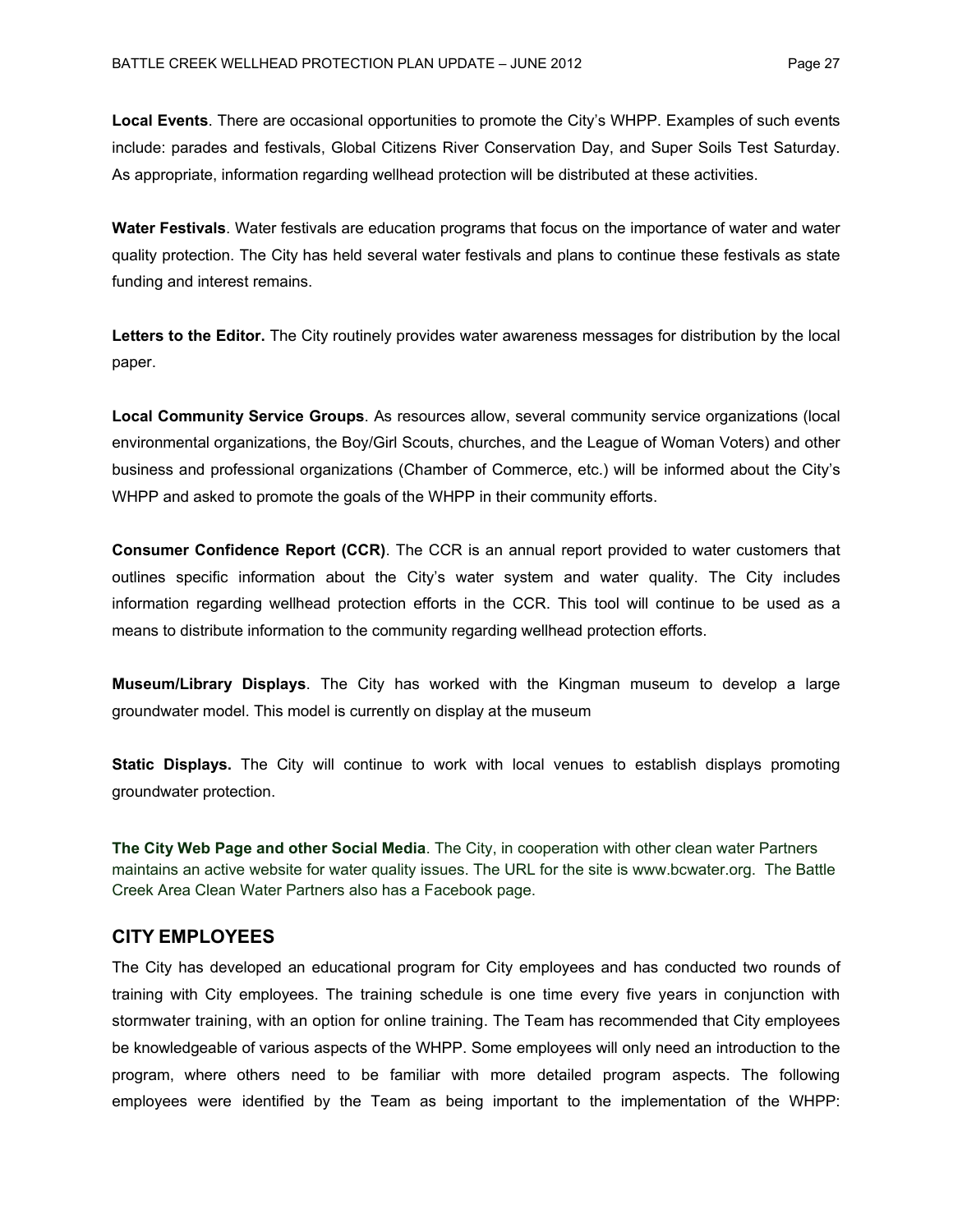receptionists, meter readers, industrial pretreatment/wastewater workers, planning staff, environmental services staff, and fire department staff.

#### **TOWNSHIP REPRESENTATIVES**

It is important that township representatives be informed of the WHPP and the implications of the WHPP to the surrounding communities. Emmett and Pennfield Townships have representatives on the City's Team. Continued communication and cooperation with the townships is essential for the successful implementation of the WHPP.

#### **INDUSTRY/BUSINESS**

Local business and industry should play a vital role in protecting groundwater. Often, these groups use significant amounts of groundwater for manufacturing and other purposes. Protection of their water source can be an important component in the economic vitality of their operations.

The City has developed two programs to help the small-business community protect groundwater: the Facility Risk Evaluation Program (FREP) and a spill plan preparation program. These programs have been offered to various businesses within the City's WHPAs. With these programs, businesses can sign up with a City-approved consulting firm and select one or both of these programs. The programs are free to the business, and the results of the programs are confidential. These programs will be used as the primary outreach to the business community. It is the City's intent to continue these programs as long as there continues to be an interest in the business community and grant funding is available for the program. The City will also continue with general outreach activities with the business community.

It is also recommended that local well drillers and septic system installers are notified of groundwater protection activities. This will help ensure those conducting activities directly related to groundwater and water quality are aware of the vulnerability of the groundwater resources.

### **AGRICULTURE**

Agricultural lands occupy a large portion of the VWF WHPA and a limited amount of the CWF WHPA. Organizations such as the Calhoun Conservation District, through the Michigan Agriculture Environmental Assurance Program (MAEAP), provide educational assistance to Michigan's residents to identify and reduce contamination risks to water and other natural resources. The program encourages individuals to take voluntary proactive steps to protect Michigan's water quality. MAEAP staff work with the agriculture community about environmental protection. This process is comprehensive, covering aspects of groundwater protection that relate to a farm. It is anticipated such programs will continue to promote groundwater protection in agricultural areas. The City will continue to work with such agencies to assure the wellhead protection efforts of the City are communicated to the agricultural community.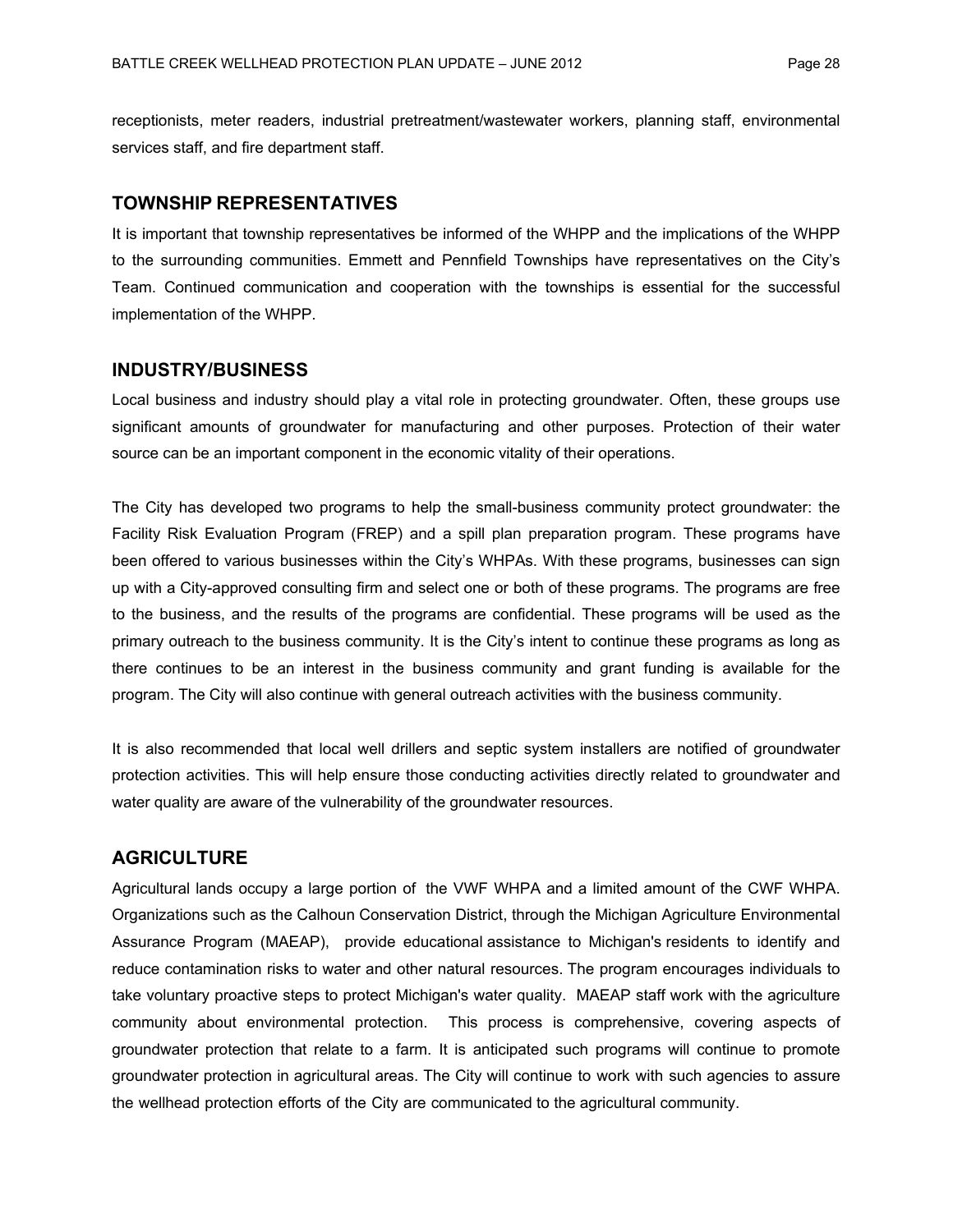### **STUDENTS**

The City recognizes the need to educate students regarding their water supply system and how to protect it. The City is able to provide a limited amount of support to the school system. There are four school districts within the WHPA: Harper Creek, Lakeview , Battle Creek, and Pennfield. There are also several private schools in this region. The City considers outreach and education of student-age community members extremely important to the long-term success of the WHPP. The plan for student outreach and education will involve the following strategies:

- 1. Work with schools and teacher organizations to integrate groundwater-related issues into the curriculum. For reference, curriculum coordinators for the school systems are provided below.
- 2. Provide demonstrations and materials to students relative to groundwater and groundwater protection.
- 3. Encourage students and teachers to embark upon individual or class projects concerning groundwater protection.
- 4. Hold children's water festivals.
- 5. Promote teacher education as it relates to groundwater protection.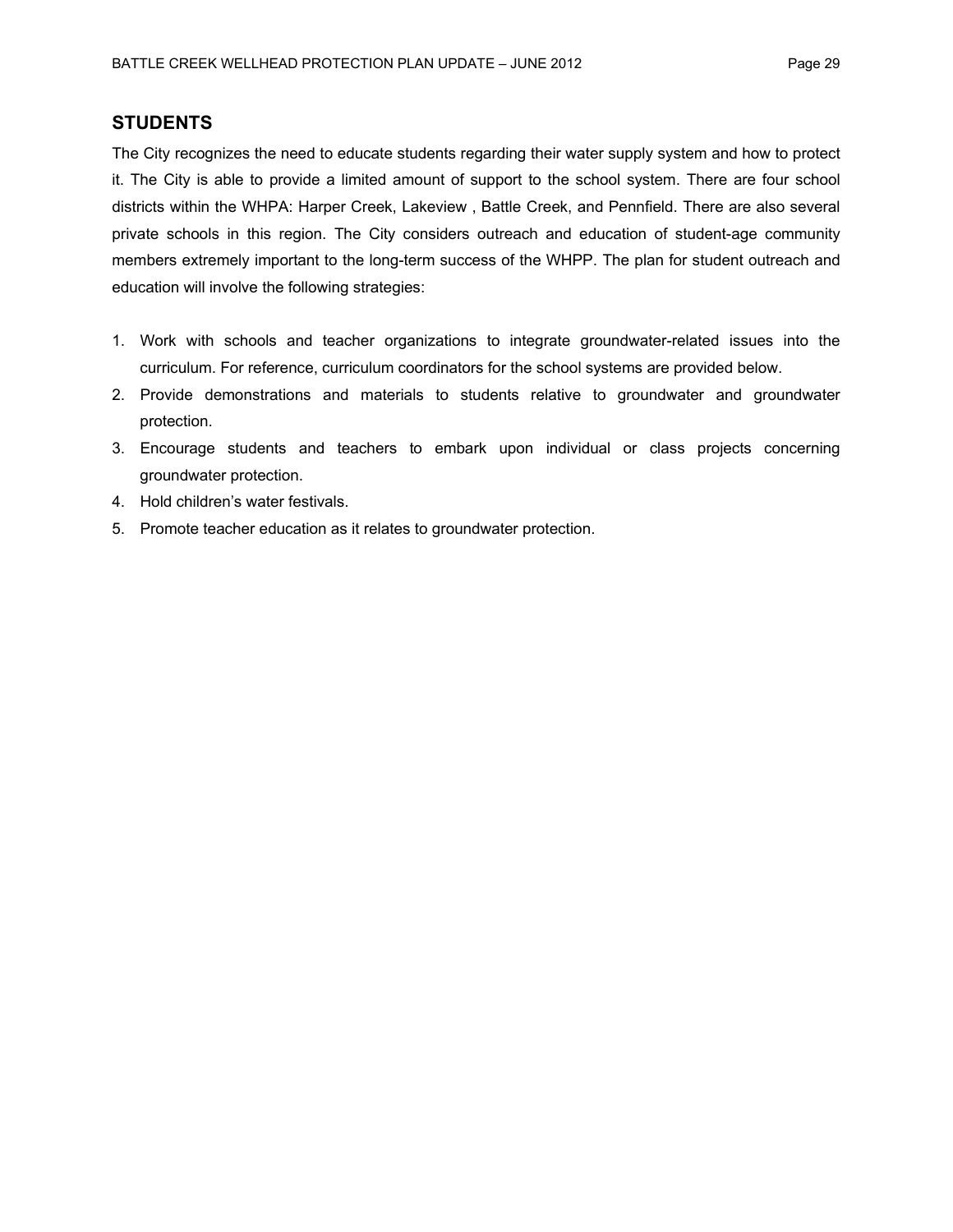# **SIGNIFICANT ACCOMPLISHMENTS OF THE CITY'S WHPP**

There have been many accomplishments of the City's WHPP. Some of these accomplishments are listed below (in no specific order).

- Handouts regarding the WHPP have been prepared and are available at multiple locations.
- The City created a full-time position of Environmental Programs Coordinator.
- The City and other Team representatives have been on cable access to discuss groundwater protection efforts.
- The City participated in the formation of a county/watershed wide water protection program.
- The City updated its Consumer Confidence Report to provide additional information regarding the wellhead protection program to its water customers.
- The City has prepared and distributed thousands of wall calendars that promote water and environmental awareness.
- The City has held Groundwater Teachers Training Camps.
- The City has held Children's Water Festivals, with thousands of students participating at these events.
- A newspaper release was prepared about the WHPP.
- Developed a logo and slogan to be used for both groundwater and surface water protection initiatives.
- Slogan: Clean Water. You Make the Difference.
- The City purchased several groundwater simulators.
- The City participated in multiple community events.
- Several presentations were given to local service groups and classrooms.
- Since 2001, the City has annually participated in the Groundwater Guardian Program.
- The City won a national wellhead protection award from the American Water Works Association/EPA.
- The City has plugged numerous abandoned wells in the VWF WHPA.
- The City developed two programs to help small-businesses protect groundwater: the FREP program and the spill plan preparation program.
- The City has shown pre-movie advertisements pertaining to groundwater protection.
- The City airs groundwater protection messages on local radio stations.
- The City developed an extensive display for the Kingman Museum (groundwater model).
- The City has developed a Facebook page that posts water protection messages.
- The City has developed an ordinance and associated performance standards and has worked with both Pennfield and Emmett Townships to develop strategies to protect groundwater.
- Pennfield has developed a groundwater ordinance that includes both its own WHPA and the VWF **WHPA**
- The City has developed a website (bcwater.org) that provides information about water protection, including videos.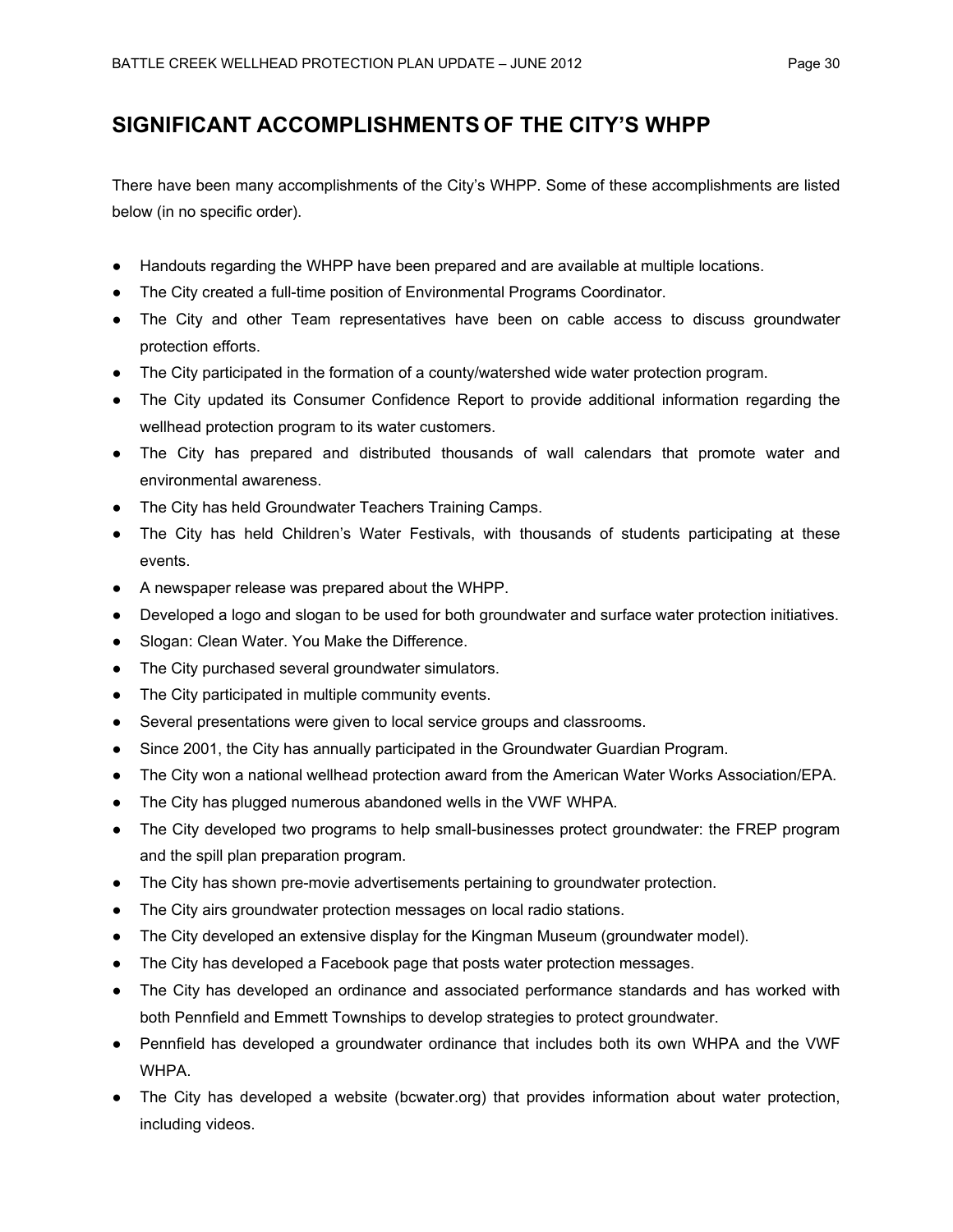# **CONTINUING WELLHEAD PROTECTION ACTIVITIES**

The City expects to continue indefinitely with the following activities:

- Review WHPP and update as necessary.
- Updates to the City's web page.
- Participate in the Groundwater Guardian program.
- Make presentations to schools and service groups.
- Consider the need to provide employee trainings (based on staff changes).
- Update the CSI on a five-year frequency.
- Search and plug abandoned wells.
- Add groundwater protection information to the City's Consumer Confidence Report.
- Update social media.
- Prepare letters to the editor regarding water protection efforts.
- Prepare and distribute Wall Calendars promoting Water and Environmental Awareness.

The following activities will be continued as grant funding is made available and there is a need:

- Hold the annual Children's Water Festival.
- Assist small-businesses with the FREP program and the spill plan preparation program.
- Develop wall calendars with water protection as a theme.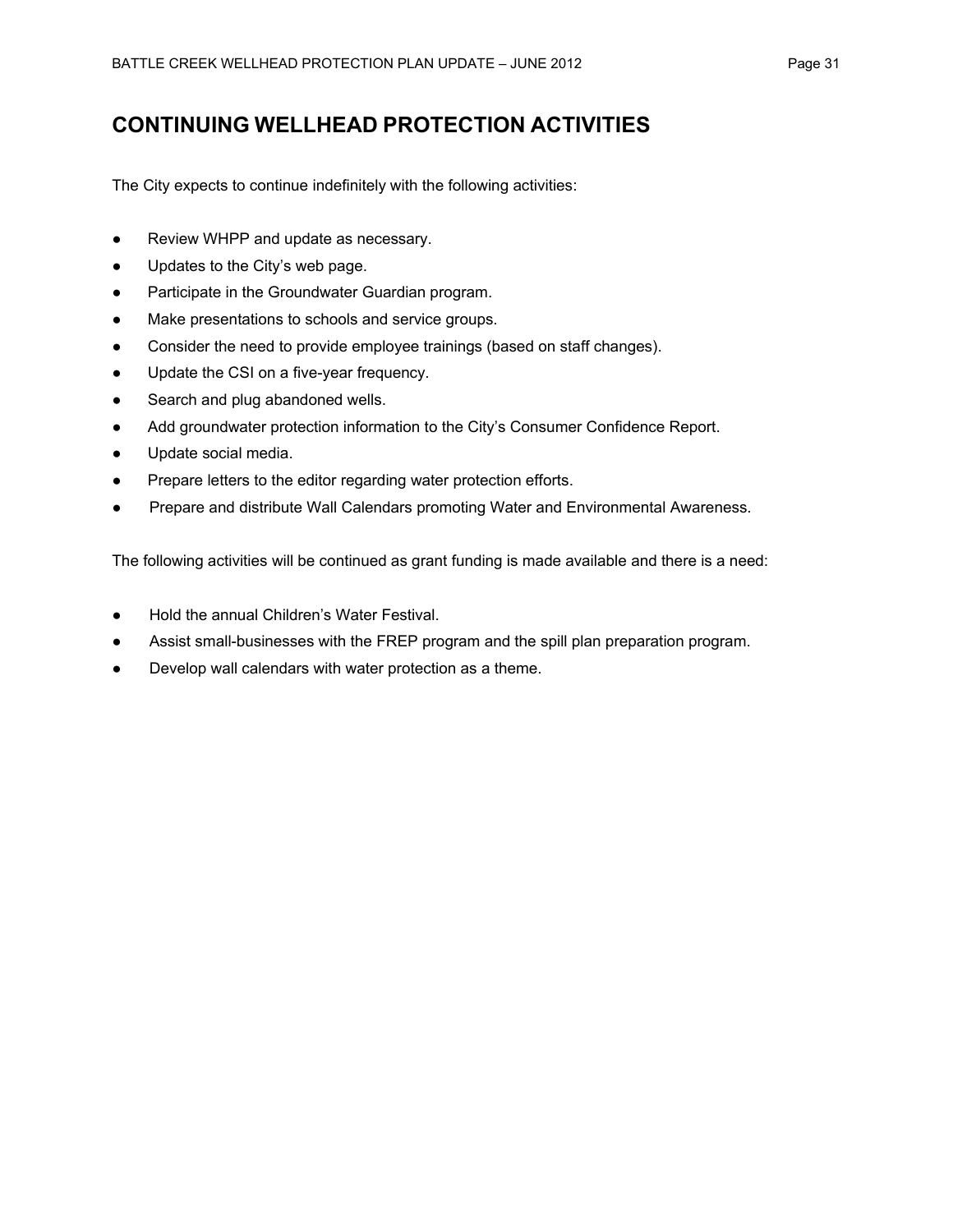# **PLAN MAINTENANCE**

As indicated, the WHPP is a working document. As such, it needs to be maintained periodically. It is recommended that the plan be reviewed and updated on an as needed basis. The checklist for plan maintenance (below) will be reviewed annually. The checklist can be used to steer the user toward portions of the WHPP most likely to require updates. It is recommended that any proposed changes to the plan be recorded and filed with the WHPP by the Environmental Services Director. At an appropriate time, the plan should be revised to reflect the updates.

### **CHECKLIST FOR PLAN MAINTENANCE**

#### **Element 1 - Roles and Responsibilities**

- Have there been any Team member changes?
- Should someone be added to the list of those having roles or responsibilities?
- Have there been any changes in City representation?
- Have there been any changes in Emmett, Leroy, or Pennfield Township representation?

#### **Element 2 - Check Potential for Delineation Area Changes**

- Has there been any new geological data made available that should be incorporated into the delineation?
- Have the flow rates of the water supply system significantly changed from those used in the delineation? If so, the WHPA delineation may need to be updated.

#### **Element 3 - Update Contaminant Source Inventory**

- Has there been any data developed regarding potential source of contamination?
- Has it been five years since the last contaminant source inventory was prepared? If so, the inventory must be updated.

#### **Element 4 - Management Strategy Updates**

- All management strategies in the WHPP should be reviewed.
- Are there updates to the CSI that have resulted from the management strategies?